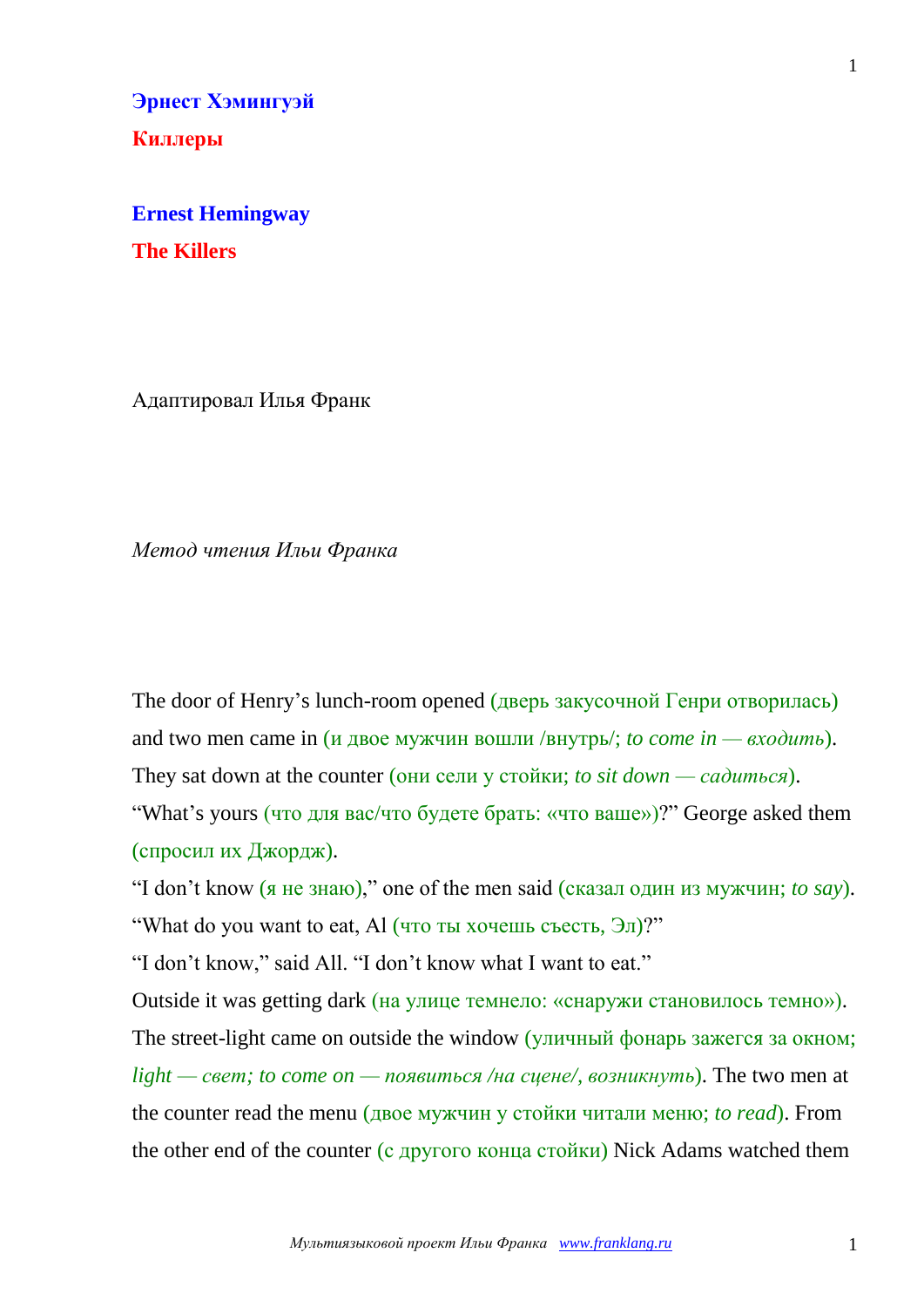(Ник Адамс глядел на них). He had been talking to George (он разговаривал с Джорджем) when they came in (когда они вошли).

#### counter [`kaunt∂] menu [`menju:]

**The door of Henry's lunch-room opened and two men came in. They sat down at the counter.**

**"What's yours?" George asked them.**

**"I don't know," one of the men said. "What do you want to eat, Al?" "I don't know," said All. "I don't know what I want to eat." Outside it was getting dark. The street-light came on outside the window. The two men at the counter read the menu. From the other end of the counter Nick Adams watched them. He had been talking to George when they came** 

**in.**

"I'll have a roast pork tenderloin (я возьму жареное свиное филе; *tenderloin филе, вырезка: tender — нежный, мягкий + loin — поясница; филейная часть*) with apple sauce (с яблочным соусом) and mashed potatoes (и картофельным пюре; *to mash — раздавливать, разминать*)," the first man said (сказал первый мужчина).

"It isn't ready yet (оно еще не готово)."

"What the hell (какого черта: «ада») do you put it on the card for (ты помещаешь, ставишь это в меню; *what for — для чего*)?"

"That's the dinner (это обед; *dinner — обед /главный прием пищи в течение дня, часто вечером/*)," George explained (объяснил Джордж). "You can get that at six o'clock (ты можешь получить это в шесть часов)."

George looked at the clock on the wall behind the counter (Джордж посмотрел на часы на стене за стойкой).

"It's five o'clock (/сейчас/ пять часов)."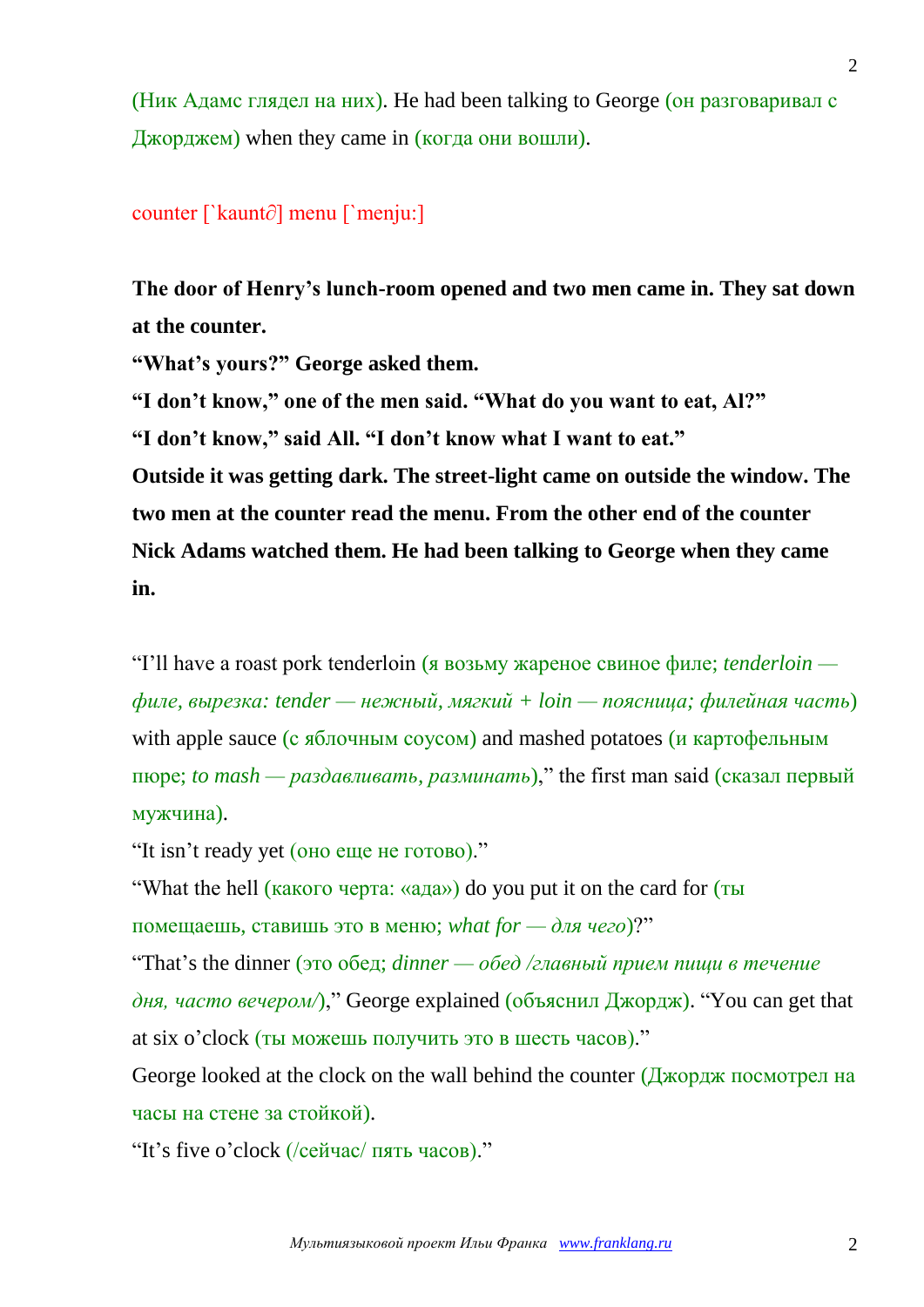"The clock says twenty minutes past five (часы показывают: «говорят» двадцать минут после пяти = двадцать минут шестого)," the second man said (сказал второй мужчина).

"It's twenty minutes fast (они спешат на двадцать минут; *fast — быстрый*)." "Oh, to hell with the clock (к черту часы)," the first man said (сказал первый мужчина). "What have you got to eat (что у тебя есть поесть)?" "I can give you any kind of sandwiches (могу дать вам разные сандвичи: «любой вид сандвича»)," George said. "You can have ham and eggs (вы можете взять: «иметь» яичницу с с ветчиной; *egg — яйцо*), bacon and eggs (яичницу с бэконом), liver and bacon (печенку с бэконом), or a steak (или бифштекс)."

## sauce [so:s] potato [p∂`teıt∂u] liver [`lıv∂]

**"I'll have a roast pork tenderloin with apple sauce and mashed potatoes," the first man said.**

**"It isn't ready yet."**

**"What the hell do you put it on the card for?"**

**"That's the dinner," George explained. "You can get that at six o'clock."**

**George looked at the clock on the wall behind the counter.**

**"It's five o'clock."**

**"The clock says twenty minutes past five," the second man said.**

**"It's twenty minutes fast."**

**"Oh, to hell with the clock," the first man said. "What have you got to eat?" "I can give you any kind of sandwiches," George said. "You can have ham and eggs, bacon and eggs, liver and bacon, or a steak."**

"Give me chicken croquettes (дай мне куриные крокеты) with green peas (с зеленым горошком) and cream sauce (под белым: «сливочным» соусом) and mashed potatoes  $\left(\frac{u}{c}\right)$  картофельным пюре)."

"That's the dinner (это обед)."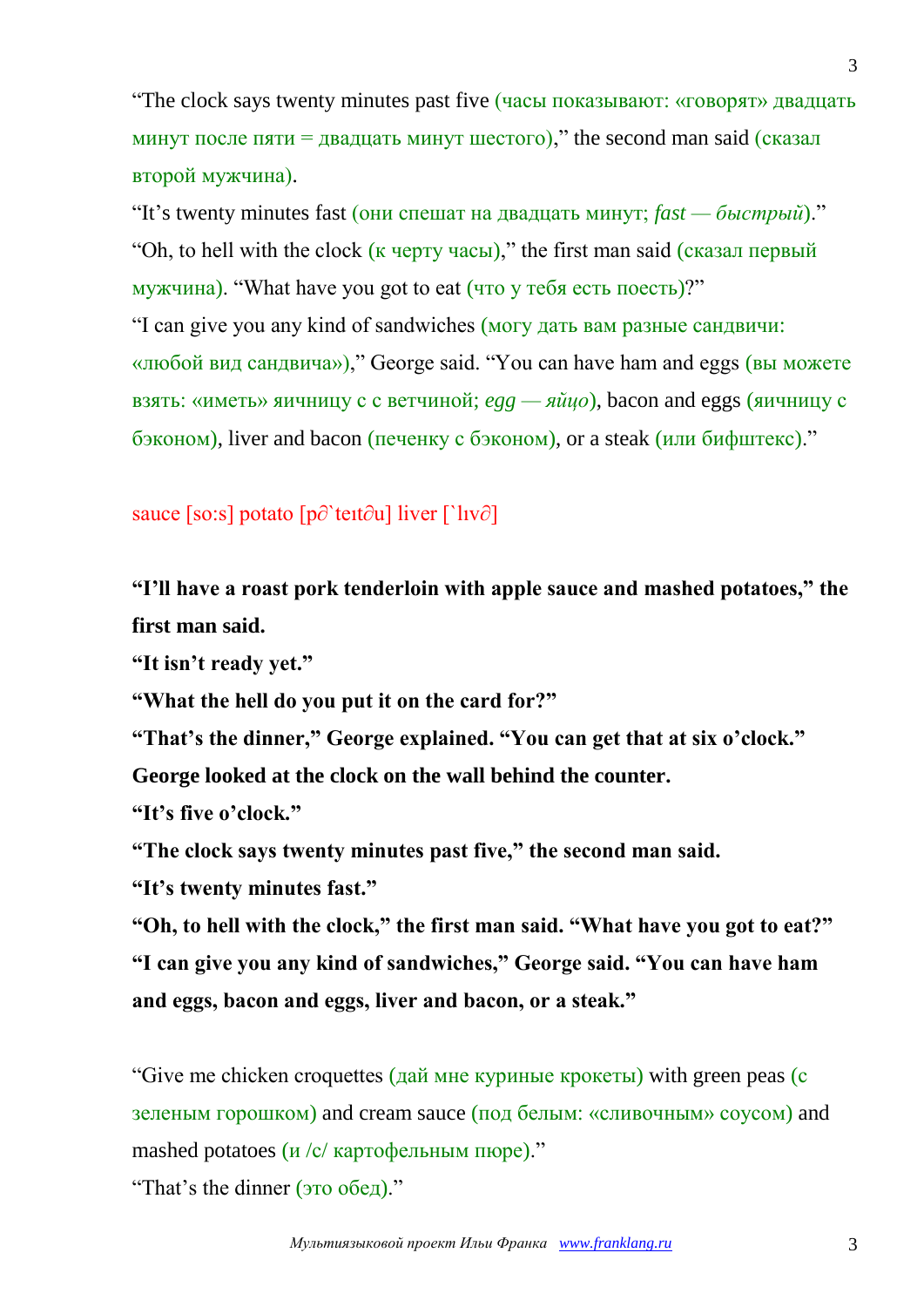"Everything we want's the dinner,  $eh$  (все, что мы хотим — обед, ясно;  $eh - a$ ?). *как?, так ведь?*)? That's the way you work it (так: «таким путем» ты это делаешь: «срабатываешь/устраиваешь» = ну и порядки)."

"I can give you ham and eggs, bacon and eggs, liver (я могу дать вам яичницe с ветчиной, и яичницу с с бэконом, /сандвич/ с печенью = печеночным паштетом) — "

"I'll take ham and eggs (я возьму яичницу с ветчиной)," the man called Al said (сказал мужчина, которого звали Эл). He wore a derby hat (на нем был: «он носил» котелок; *to wear — носить*) and a black overcoat (и черное пальто) buttoned across the chest (застегнутое наглухо: «через грудь»; *button пуговица*). His face was small and white (его лицо было маленьким и белым) and he had tight lips (и у него были сжатые губы; *tight — плотный, тугой*). He wore a silk muffler (на нем было шелковое кашне; *to muffle — закутывать, укутывать; глушить /звук/*) and gloves (и перчатки).

"Give me bacon and eggs (дай мне яичницу с бэконом)," said the other man (сказал другой мужчина). He was about the same size as Al (он был примерно того же роста: «размера», что и Эл). Their faces were different (лица были различны), but they were dressed like twins (но они были одеты, как близнецы). Both wore overcoats too tight for them (на обоих были пальто, слишком узкие для них). They sat leaning forward (они сидели наклонившись вперед), their elbows on the counter (их локти на стойке = поставив локти на стойку).

#### eh [eɪ] croquette [kro`ket] button [b $\Lambda$ tn] glove [g $\Lambda$ v]

# **"Give me chicken croquettes with green peas and cream sauce and mashed potatoes."**

**"That's the dinner."**

**"Everything we want's the dinner, eh? That's the way you work it."**

**"I can give you ham and eggs, bacon and eggs, liver — "**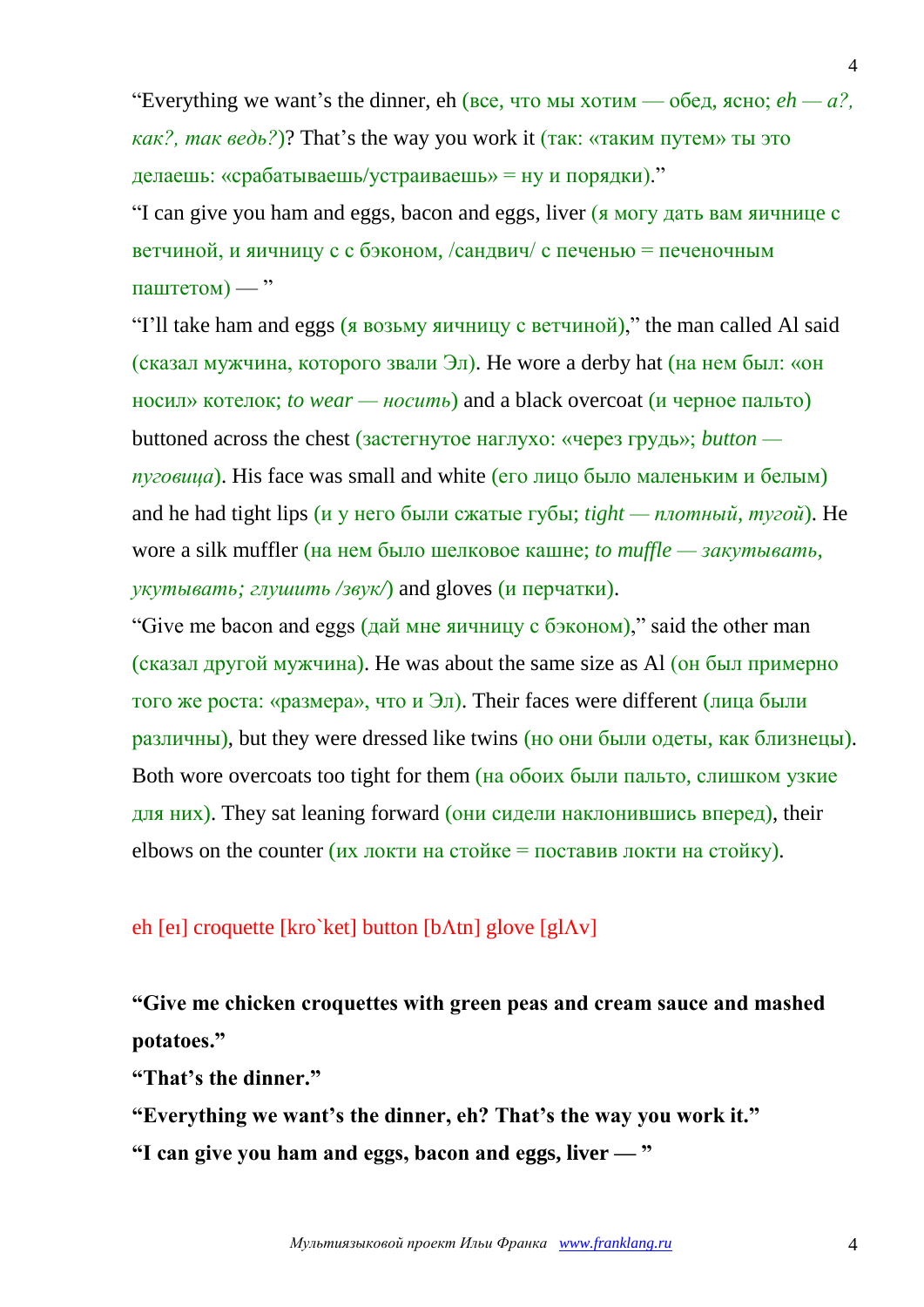**"I'll take ham and eggs," the man called Al said. He wore a derby hat and a black overcoat buttoned across the chest. His face was small and white and he had tight lips. He wore a silk muffler and gloves.**

**"Give me bacon and eggs," said the other man. He was about the same size as Al. Their faces were different, but they were dressed like twins. Both wore overcoats too tight for them. They sat leaning forward, their elbows on the counter.**

"Got anything to drink (есть что-нибудь выпить)?" Al asked (спросил Эл).

"Silver beer (серебряное пиво */сорт пива/*), bevo (морс/напиток */итальянское слово/*), ginger-ale (имбирное пиво)," George said.

"I mean (я имею в виду) you got anything to *drink*?"

"Just those I said (только то: «те», что я сказал)."

"This is a hot town (веселый городок, ну и городок: «это жаркий городок»)," said the other (сказал другой). "What do they call it (как он там называется: «как они его называют»)?"

"Summit (Саммит */поселок к юго-западу от Чикаго/*)."

"Ever hear of it (когда-нибудь слышал о нем)?" Al asked his friend (спросил Эл своего друга).

"No," said the friend.

"What do you do here nights (что вы здесь делаете по вечерам)?" Al asked. "They eat the dinner (они обедают: «едят обед»)," his friend said (сказал его друг). "They all come here and eat the big dinner (они все приходят сюда и едят большой обед)."

"That's right (это так/верно)," George said.

"So you think that's right (так ты думаешь/считаешь, что это правильно)?" Al asked George.

```
"Sure (конечно)."
```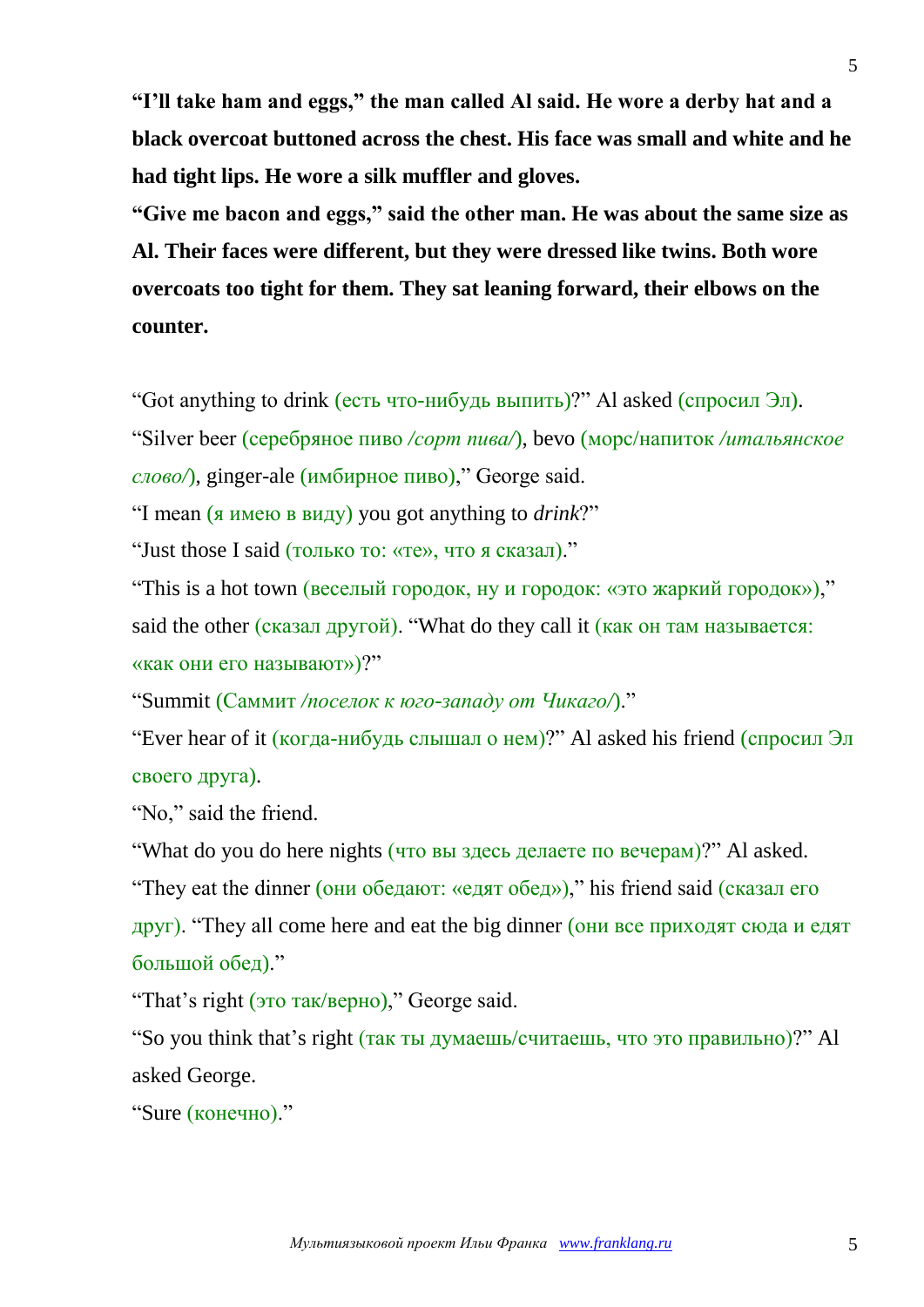"You're a pretty bright boy (ты очень умный: «светлый» парень; *pretty —*

*красивый, симпатичный; довольно, весьма*), aren't you (не правда ли: «не есть ли ты» $)$ ?"

"Sure," said George.

"Well, you're not (ну, так вот, ты вовсе не умный парень)," said the other little man (другой маленький = *низенький* человек). "Is he, Al (умный ли он, Эл)?" "He's dumb (он тупой: «немой»)," said Al. He turned to Nick (повернулся к Нику). "What's your name (как тебя зовут: «каково твое имя»)?" "Adams."

"Another bright boy  $(\mu$ ругой = еще один умник)," Al said. "Ain't he a bright boy, Max (/ну/ не умник ли он; *ain't = isn't; aren't*)?"

"The town's full of bright boys (город полон умников)," Max said.

# dumb  $[d\Lambda m]$  pretty  $\lceil$  priti

**"Got anything to drink?" Al asked.**

**"Silver beer, bevo, ginger-ale," George said.**

**"I mean you got anything to** *drink***?"**

**"Just those I said."**

**"This is a hot town," said the other. "What do they call it?"**

**"Summit."**

**"Ever hear of it?" Al asked his friend.**

**"No," said the friend.**

**"What do you do here nights?" Al asked.**

**"They eat the dinner," his friend said. "They all come here and eat the big dinner."**

**"That's right," George said.**

**"So you think that's right?" Al asked George.**

**"Sure."**

**"You're a pretty bright boy, aren't you?"**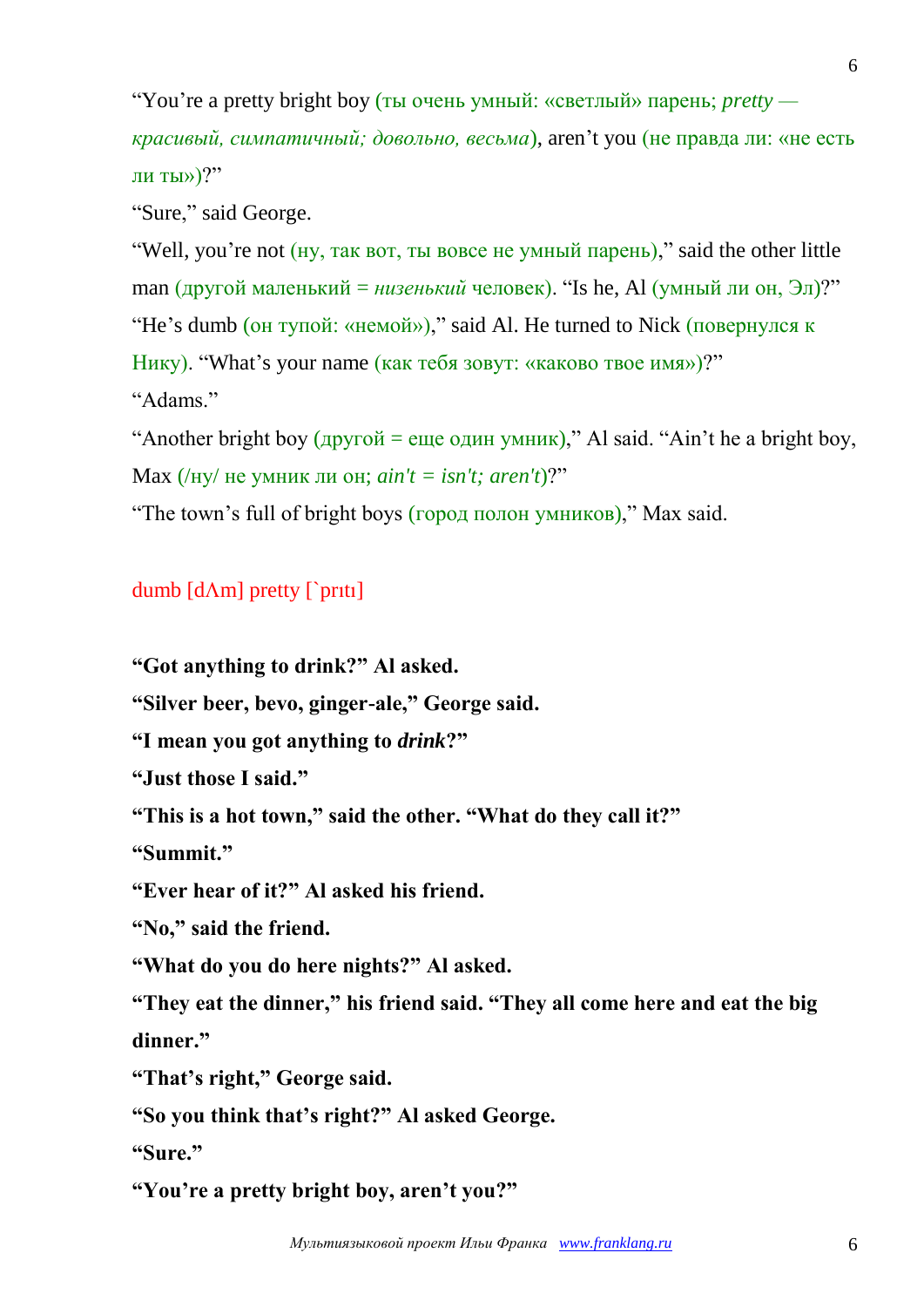**"Sure," said George.**

**"Well, you're not," said the other little man. "Is he, Al?"**

**"He's dumb," said Al. He turned to Nick. "What's your name?"**

**"Adams."**

**"Another bright boy," Al said. "Ain't he a bright boy, Max?" "The town's full of bright boys," Max said.**

George put the two platters (Джордж поставил две тарелки), one of ham and eggs (одну с яичницей и ветчиной), the other of bacon and eggs (другую с яичницей и бэконом), on the counter (на стойку). He set down two side-dishes of fried potatoes (он поставил две порции жареного картофеля; *siede-dish боковое = сопровождающее блюдо — блюдо с гарниром*) and closed the wicket into the kitchen (и закрыл окошечко в кухню; *wicket — калитка; задвижное окошко*).

"Which is yours (которая ваша)?" he asked Al (спросил он Эла).

"Don't you remember (ты не помнишь)?"

"Ham and eggs."

"Just a bright boy (просто умница/ну разве не умник)," Max said. He leaned forward and took the ham and eggs (он наклонился вперед и взял яичницу с ветчиной). Both men ate with their gloves on (оба ели с надетыми перчатками). George watched them eat  $(\frac{\pi}{4}$ жордж смотрел/наблюдал, как они едят).

"What are *you* looking at (на что ты /так/ смотришь)?" Max looked at George (Макс посмотрел на Джорджа).

"Nothing (ни на что: «/на/ ничто»)."

"The hell you were (как же, рассказывай/черта-с-два ты не смотрел). You were looking at me (ты смотрел на меня)."

"Maybe the boy meant it for a joke, Max (может быть, парень пошутил: «имел в виду это/высказал это мнение для шутки = как шутку», Макс)," Al said. George laughed (Джордж засмеялся).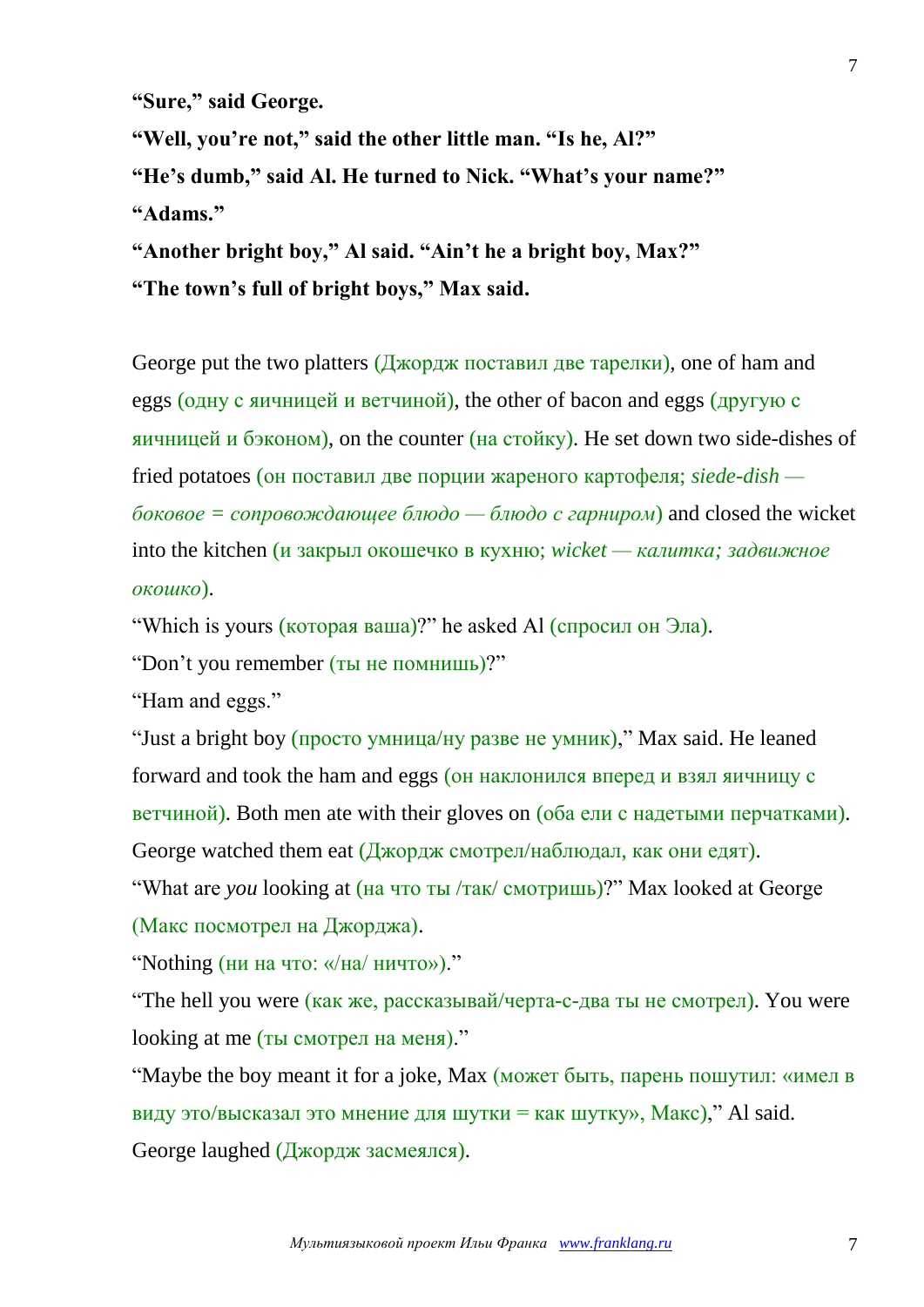"*You* don't have to laugh (тебе-то нечего смеяться: «тебе не надо смеяться»)," Max said to him. "*You* don't have to laugh at all, see (тебе-то вовсе нечего смеяться, понял: «видишь»)?"

"All right (хорошо/ладно)," said George.

"So he thinks it's all right (итак, он полагает, что это в порядке, правильно)." Max turned to Al (Макс повернулся к Элу). He thinks it's all right. That's a good one (хорош он)."

"Oh, he's a thinker (о, он мыслитель)," Al said. They went on eating (они продолжали есть).

# meant [ment] laugh [lα:f]

**George put the two platters, one of ham and eggs, the other of bacon and eggs, on the counter. He set down two side-dishes of fried potatoes and closed the wicket into the kitchen.**

**"Which is yours?" he asked Al.**

**"Don't you remember?"**

**"Ham and eggs."**

**"Just a bright boy," Max said. He leaned forward and took the ham and eggs.** 

**Both men ate with their gloves on. George watched them eat.**

**"What are** *you* **looking at?" Max looked at George.**

**"Nothing."**

**"The hell you were. You were looking at me."**

**"Maybe the boy meant it for a joke, Max," Al said.**

**George laughed.**

**"***You* **don't have to laugh," Max said to him. "***You* **don't have to laugh at all, see?"**

**"All right," said George.**

**"So he thinks it's all right." Max turned to Al. He thinks it's all right. That's a good one."**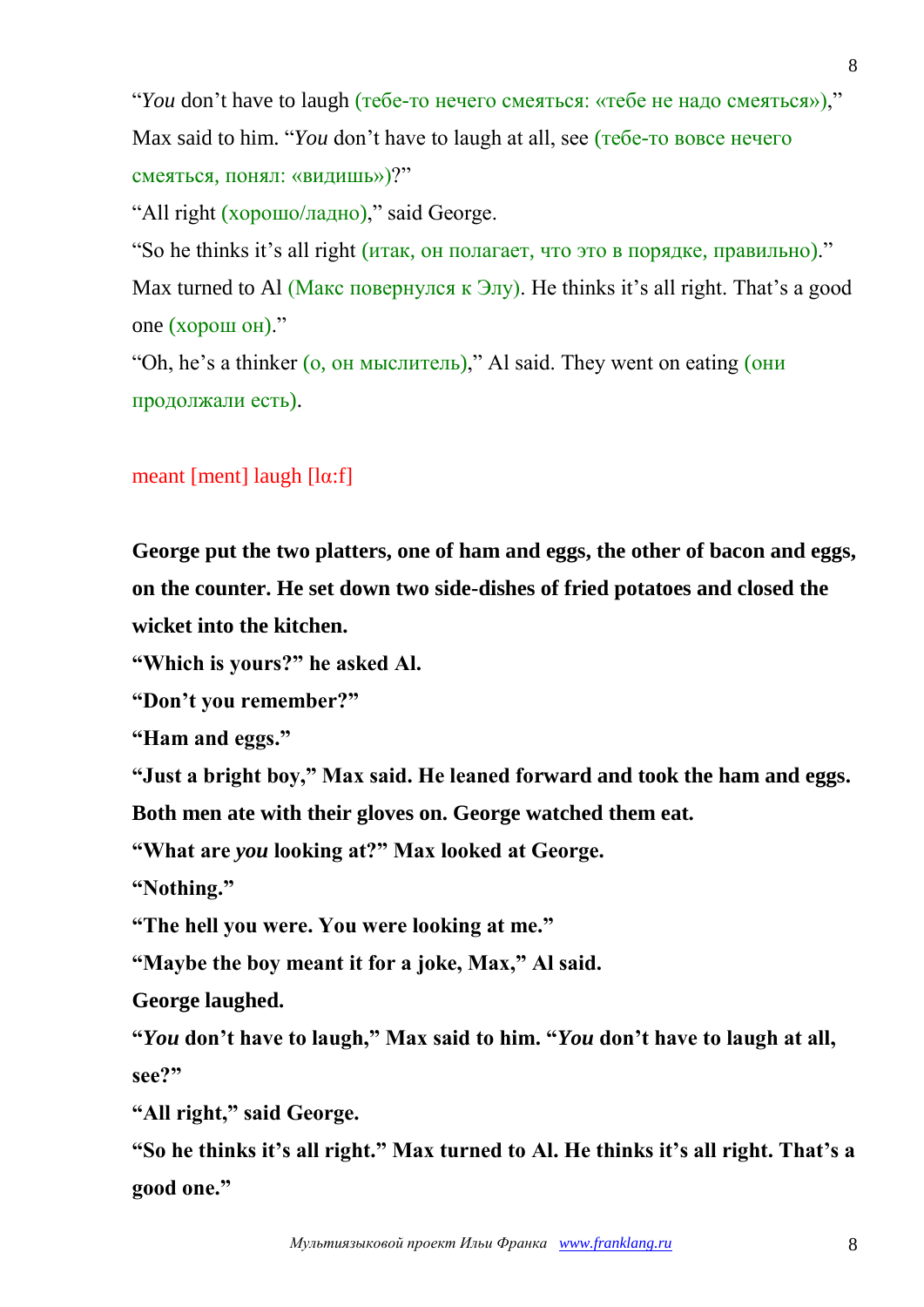## **"Oh, he's a thinker," Al said. They went on eating.**

"What's the bright boy's name down the counter (как зовут того умника, что с другой стороны стойки; *down — внизу; ниже по /расположенный внизу или в более отдаленном месте/*)?" Al asked Max.

"Hey, bright boy (эй, умник)," Max said to Nick. "You go around on the other side of the counter (зайди за стойку: «иди вокруг на другую сторону стойки») with your boy friend (с твоим дружком = туда, где твой дружок)."

"What's the idea (а в чем дело, зачем это: «что за идея/в чем идея»)?" Nick asked (спросил Ник).

"There isn't any idea (тут нет никакой идеи = просто так/да ни в чем)."

"You better go around, bright boy (лучше зайди, умник)," Al said.

Nick went around behind the counter (Ник зашел за стойку).

"What's the idea?" George asked.

"None of your damn business (не твое чертово: «проклятое» дело; *none —*

*ничто, ни один, никакой*)," Al said. "Who's out in the kitchen (кто там: «снаружи» на кухне)?"

"The nigger (негр)."

"What do you mean the nigger (что ты хочешь сказать: «имеешь в виду», негр = какой такой негр)?"

"The nigger that cooks (негр, который готовит/стряпает)."

"Tell him to come in (скажи ему, чтобы зашел)."

"What's the idea?"

"Tell him to come in."

"Where do you think you are (где, вы думаете, вы находитесь)?"

"We know damn well where we are (мы знаем чертовски хорошо, где мы находимся)," the man called Max said (сказал человек, которого звали Макс). "Do we look silly (мы выглядим дурачками/глупо)?"

"You talk silly (ты разговариваешь глупо)," Al said to him. "What the hell do you argue with this kid for (какого черта ты споришь с этим ребенком)? Listen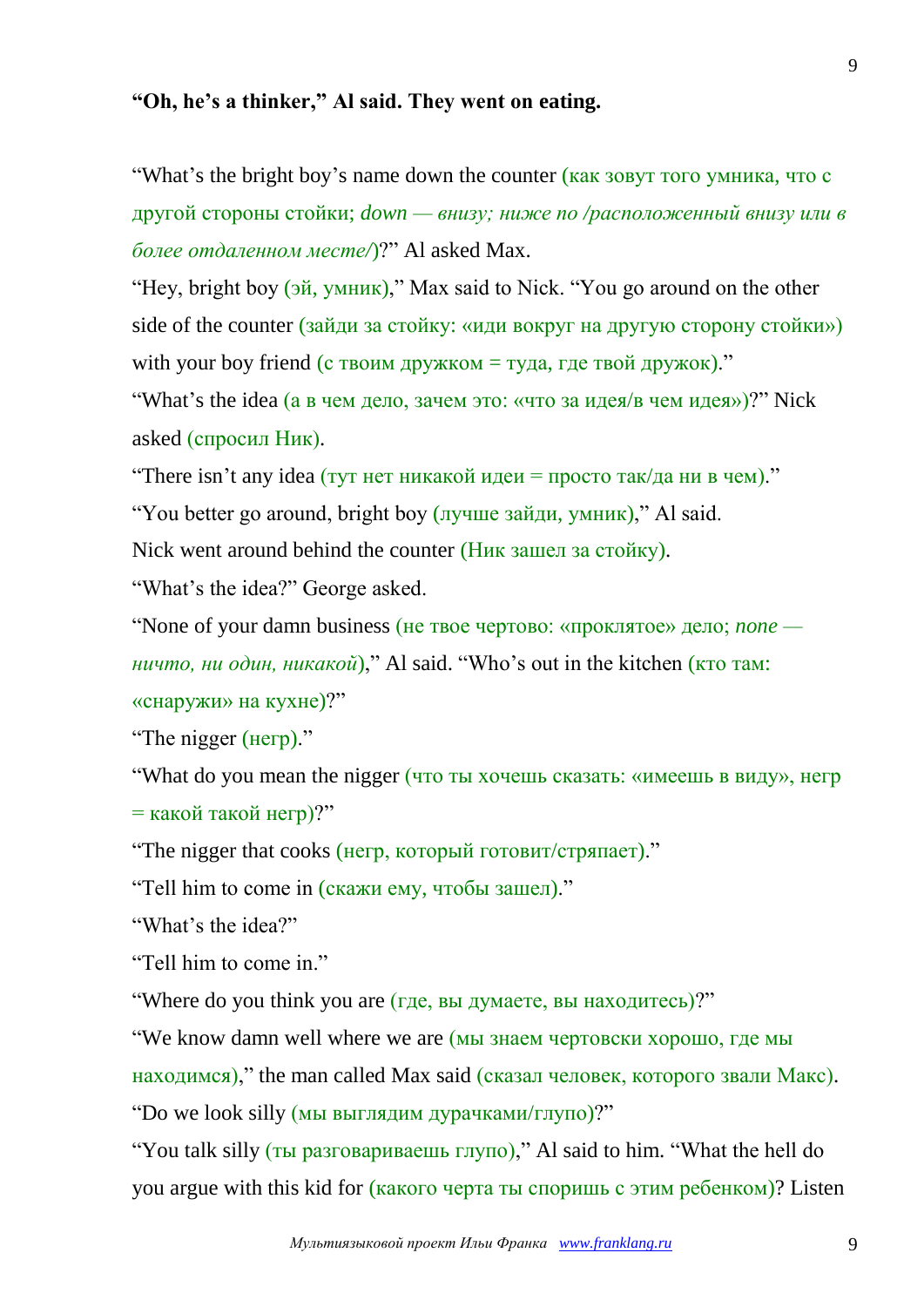(послушай)," he said to George, "tell the nigger to come out here (скажи негру выйти сюда = чтобы вышел сюда)."

"What are you going to do to him (что вы собираетесь с ним: «ему» сделать)?" "Nothing (ничего). Use your head, bright boy (пошевели мозгами: «используй свою голову», умник). What would we do to a nigger (что бы мы сделали негру)?"

George opened the slit (открыл окошечко; *slit — длинный разрез, щель; to slit — разрезать в длину*) that opened back into the kitchen (которое открывалось назад = *вовнутрь* в кухню). "Sam," he called (позвал он). "Come in here a minute (зайди-ка сюда на минутку)."

idea [aı`dı∂] argue [`α:gju:] minute [`mınıt]

**"What's the bright boy's name down the counter?" Al asked Max.**

**"Hey, bright boy," Max said to Nick. "You go around on the other side of the counter with your boy friend."**

**"What's the idea?" Nick asked.**

**"There isn't any idea."**

**"You better go around, bright boy," Al said. Nick went around behind the counter.**

**"What's the idea?" George asked.**

**"None of your damn business," Al said. "Who's out in the kitchen?"**

**"The nigger."**

**"What do you mean the nigger?"**

**"The nigger that cooks."**

**"Tell him to come in."**

**"What's the idea?"** 

**"Tell him to come in."**

**"Where do you think you are?"**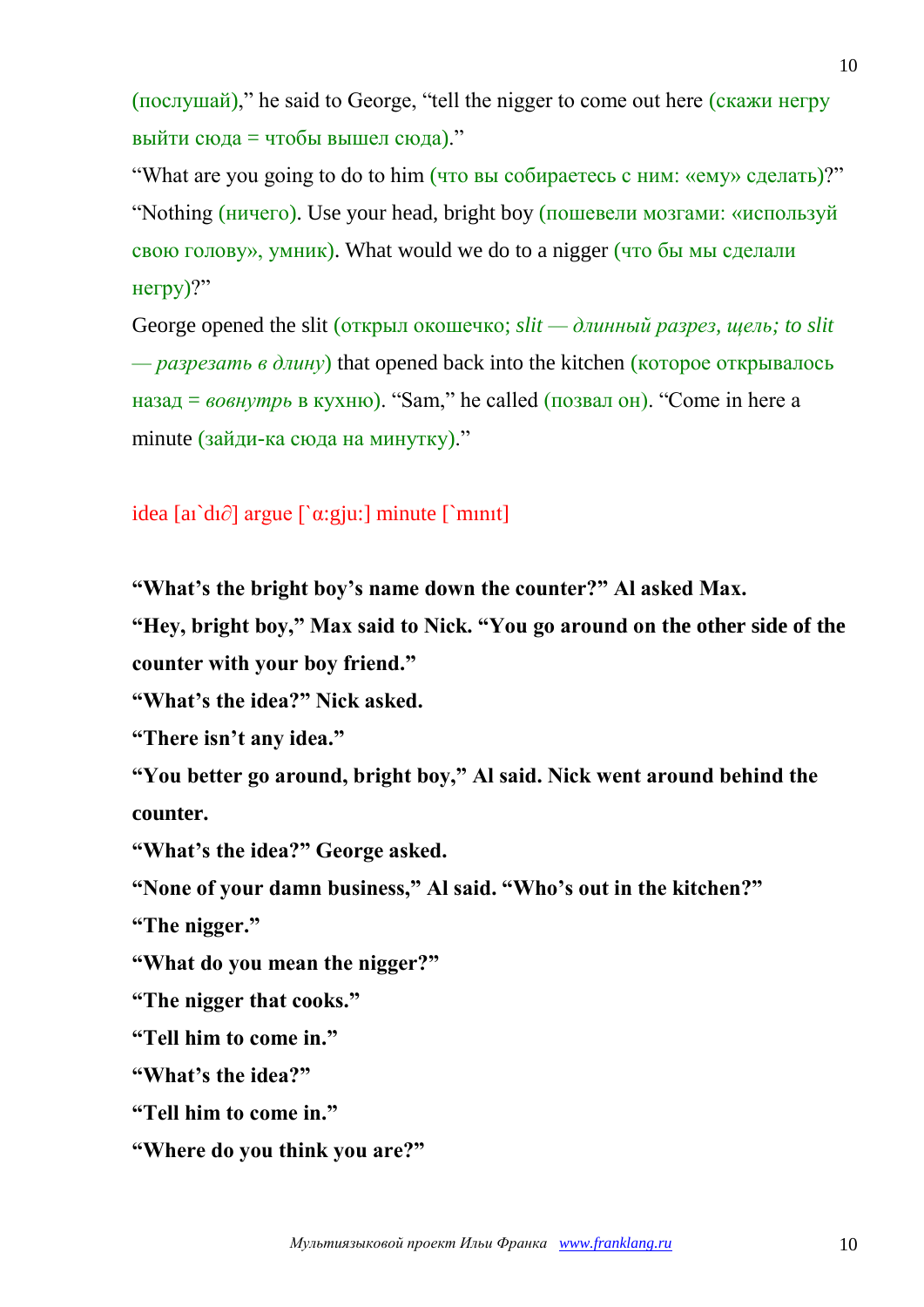**"We know damn well where we are," the man called Max said. "Do we look silly?"**

**"You talk silly," Al said to him. "What the hell do you argue with this kid for? Listen," he said to George, "tell the nigger to come out here."**

**"What are you going to do to him?"**

**"Nothing. Use your head, bright boy. What would we do to a nigger?" George opened the slit that opened back into the kitchen. "Sam," he called. "Come in here a minute."**

The door to the kitchen opened and the nigger came in (дверь на кухню открылась и негр зашел). "What was it (в чем дело: «что это было»)?" he asked. The two men at the counter took a look at him (двое мужчин у стойки оглядели его; *to take a look — посмотреть: «взять взгляд»*).

"All right, nigger (все в порядке/нормально, негр). You stand right there (стой тут: «прямо здесь»)," Al said.

Sam, the nigger, standing in his apron (Сэм, негр, стоя в своем фартуке), looked at the two men sitting at the counter (посмотрел на двоих мужчин, сидящих у стойки). "Yes, sir (да = *хорошо*, сэр)," he said. Al got down from his stool (Эл слез со своего стула/табурета).

"I'm going back to the kitchen (я пойду назад  $= mvda$  на кухню) with the nigger and bright boy (с негром и умником)," he said. "Go on back to the kitchen, nigger  $(\mu \mu \nu)$  обратно = *возвращайся* на кухню, негр). You go with him, bright boy (ты иди с ним, умник)." The little man walked after Nick and Sam, the cook (маленький человек прошел вслед за Ником и Сэмом, поваром), back into the kitchen (обратно на кухню). The door shut after them (дверь за ними закрылась; *to shut — закрывать, запирать, затворять; закрываться*). The man called Max sat at the counter opposite George (мужчина, которого звали Максом, сел за стойку напротив Джорджа). He didn't look at George (он не смотрел на Джорджа) but looked in the mirror (а смотрел в зеркало) that ran along back of the counter (которое тянулось: «бежало» вдоль за стойкой; *to run*). Henry's had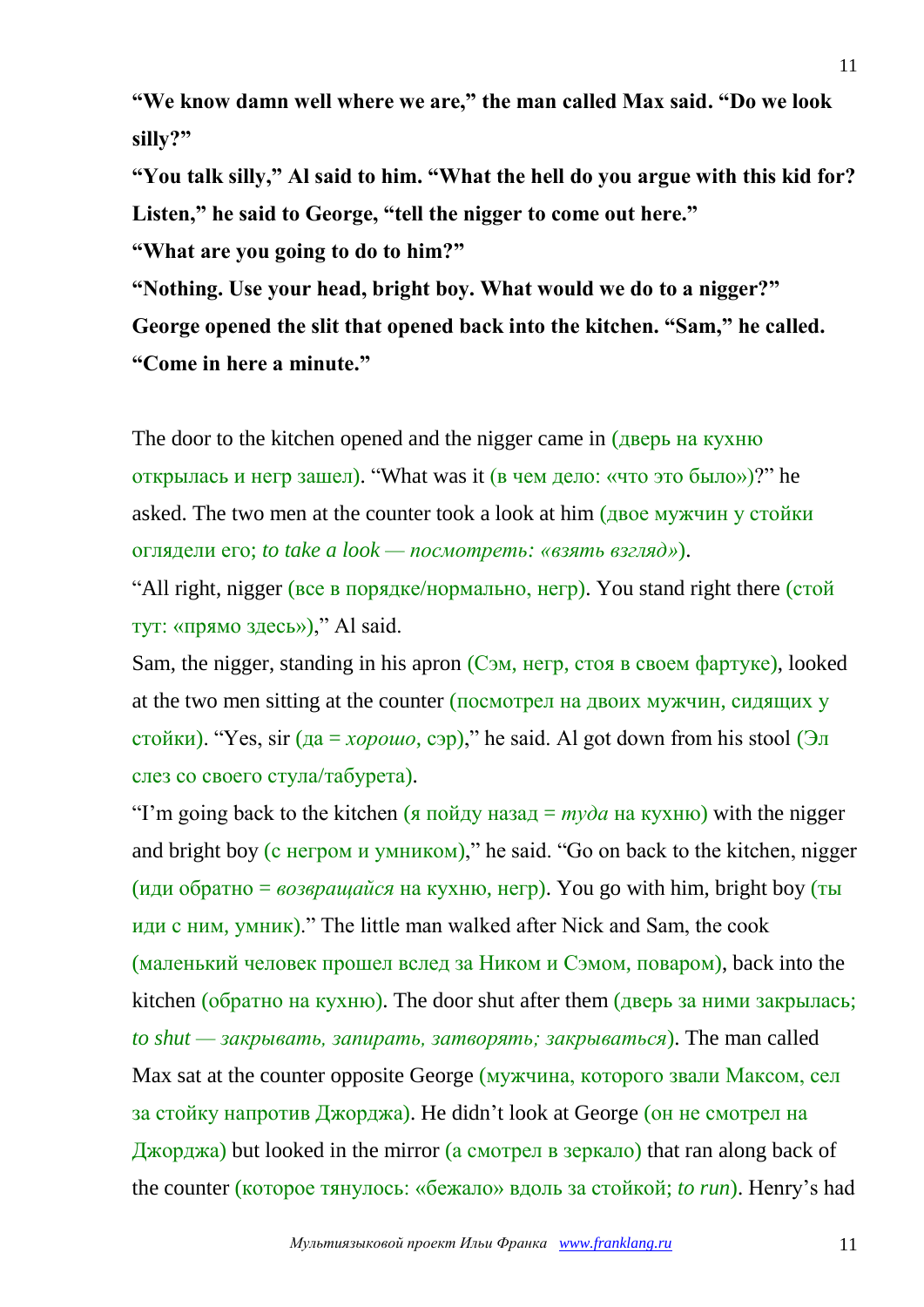been made over (заведение Генри было переделано; *to make over*) from a saloon into a lunch-counter (из салуна/бара в закусочную).

#### apron [`eıpr∂n] opposite [`op∂zıt]

**The door to the kitchen opened and the nigger came in. "What was it?" he asked. The two men at the counter took a look at him.**

**"All right, nigger. You stand right there," Al said.**

**Sam, the nigger, standing in his apron, looked at the two men sitting at the counter. "Yes, sir," he said. Al got down from his stool.**

**"I'm going back to the kitchen with the nigger and bright boy," he said. "Go on back to the kitchen, nigger. You go with him, bright boy." The little man walked after Nick and Sam, the cook, back into the kitchen. The door shut after them. The man called Max sat at the counter opposite George. He didn't look at George but looked in the mirror that ran along back of the counter. Henry's had been made over from a saloon into a lunch-counter.**

"Well, bright boy (ну, умник)," Max said, looking into the mirror (глядя в  $\gamma$  зеркало), "why don't you say something (почему ты не скажешь что-нибудь)?" "What's it all about (что все это значит: «о чем все это»)?"

"Hey, Al," Max called (позвал Макс), "bright boy wants to know what's all about (умник хочет знать, что все это значит)."

"Why don't you tell him (что же ты ему не скажешь)?" Al's voice came from the kitchen (отозвался голос Эла из кухни).

"What do you think it's all about (а ты как думаешь, что все это значит)?"

"I don't know (я не знаю)."

"What do you think (как ты думаешь)?"

Max looked into the mirror all the time he was talking (Макс все время смотрел в зеркало, пока говорил).

"I wouldn't say (я бы не сказал/не скажу, пожалуй/не знаю)."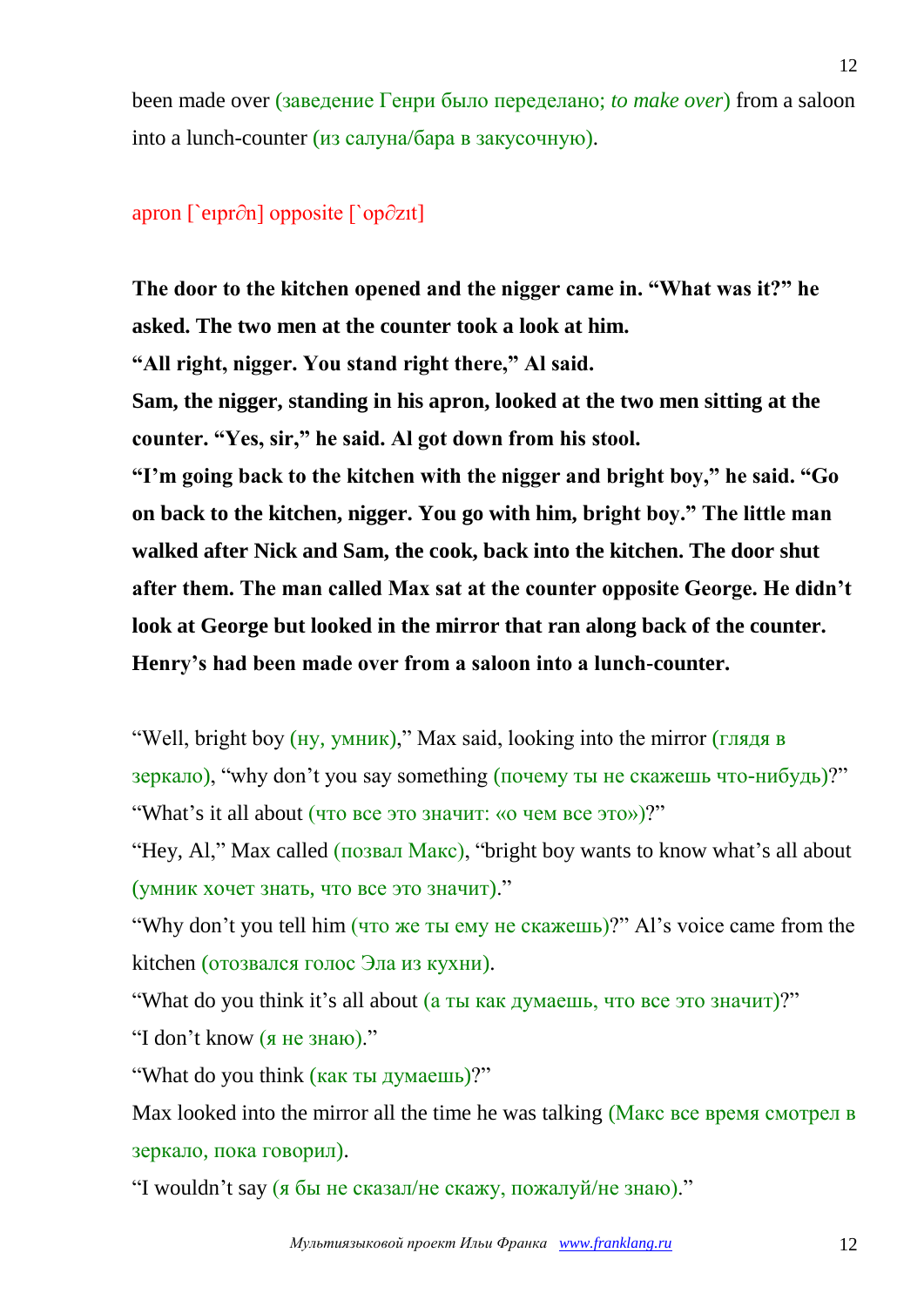"Hey, Al, bright boy says he wouldn't what he thinks it's all about (эй, Эл, умник говорит, что он, пожалуй, не скажет, что он думает, что это значит)." "I can hear you, all right (я могу слышать тебя, в порядке, хорошо = не кричи, я и так слышу)," Al said from the kitchen (сказал Эл из кухни). He had propped open the slit (он подпер, чтобы оставалось открытым, окошечко/отверстие: «щель») that dishes passed through into the kitchen (через которое передавались блюда на кухню) with a catsup bottle (бутылкой кетчупа). "Listen, bright boy (послушай, умник)," he said from the kitchen to George (сказал он Джорджу из кухни). "Stand a little further (стань немного дальше) along the bar (вдоль бара). You move a little to the left, Max (подвинься немного влево, Макс)." He was like a photographer arranging for a group picture (он был точно фотограф, расставляющий /людей/ для групповой фотографии; *to arrange — приводить в порядок; расставлять*).

move [mu:v] arrange [∂`reınʤ] picture [`pıkt∫∂]

**"Well, bright boy," Max said, looking into the mirror, "why don't you say something?"**

**"What's it all about?"**

**"Hey, Al," Max called, "bright boy wants to know what's all about."**

**"Why don't you tell him?" Al's voice came from the kitchen.**

**"What do you think it's all about?"**

**"I don't know."**

**"What do you think?"**

**Max looked into the mirror all the time he was talking.**

**"I wouldn't say."**

**"Hey, Al, bright boy says he wouldn't what he thinks it's all about."**

**"I can hear you, all right," Al said from the kitchen. He had propped open the slit that dishes passed through into the kitchen with a catsup bottle. "Listen, bright boy," he said from the kitchen to George. "Stand a little further along**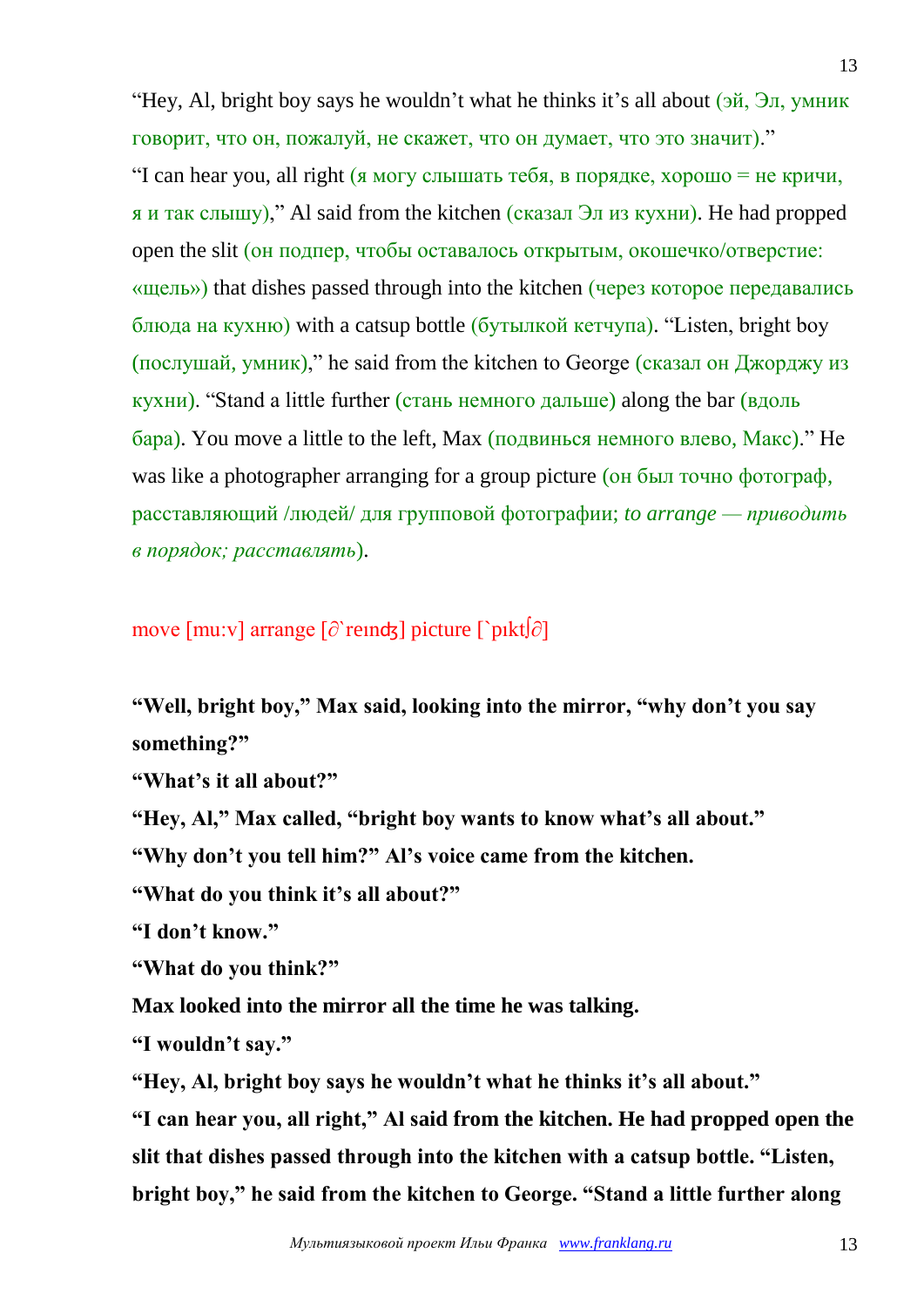# **the bar. You move a little to the left, Max." He was like a photographer arranging for a group picture.**

"Talk to me, bright boy (поговори со мной = побеседуем, умник)," Max said. "What do you think's going to happen (что, как ты думаешь, сейчас произойдет)?"

George did not say anything (Джордж ничего не сказал).

"I'll tell you (я скажу тебе)," Max said. "We're going to kill a Swede (мы сейчас убьем шведа/мы собираемся убить шведа). Do you know a big Swede named Ole Andreson (ты знаешь большого = *здорового/длинного* шведа по имени Оле Андресон)?"

"Yes."

"He comes here to eat every night, don't he (он приходит сюда поесть каждый вечер, не так ли)?"

"Sometimes he comes here (иногда он сюда приходит)."

"He comes here at six o'clock, don't he (он приходит сюда в шесть часов, не так ли)?"

"If he comes (если приходит)."

"We know all that, bright boy (мы все это знаем, умник)," Max said.

"Talk about something else (поговорим о чем-нибудь другом). Ever go to the movies (когда-нибудь ходишь в кино)?"

"Once in a while (изредка: «иногда в промежуток времени»; *once — однажды; когда-нибудь; while — время; промежуток времени*)."

"You ought to go to the movies more (ты должен бы ходить в кино больше  $=$ чаще). The movies are fine (кино — это прекрасно/отлично) for a bright boy like you (для умника, как ты)."

"What are you going to kill Ole Andreson for (за что, для чего вы хотите убить Оле Андресона)? What did he ever do to you (что он вам такого: «когда-либо» сделал)?"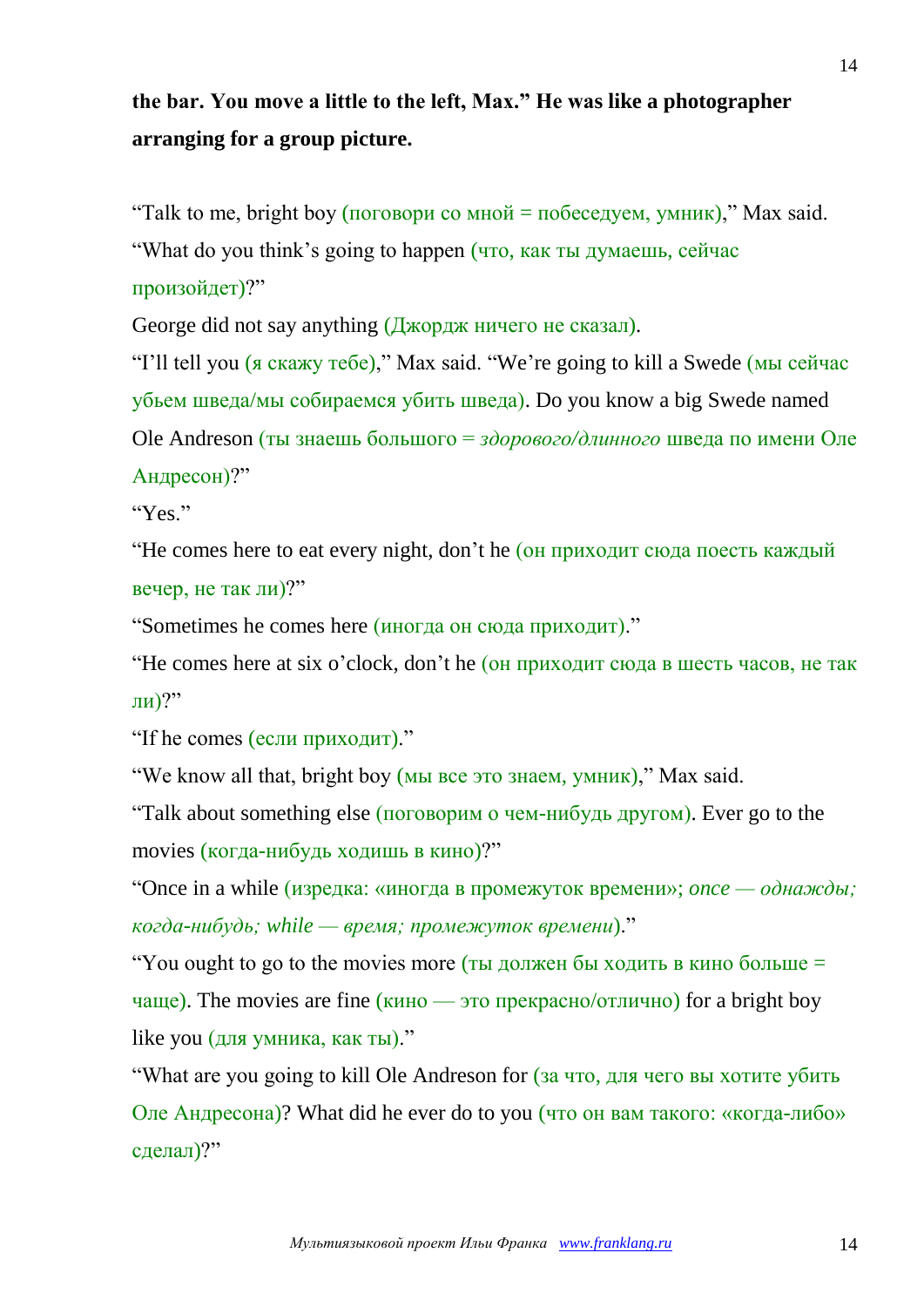"He never had a chance to do anything to us (у него никогда не было возможности сделать что-нибудь нам). He never even seen us (он даже никогда не видел нас)."

"And he's only going to see us once (и он увидит нас только однажды)," Al said from the kitchen (сказал Эл из кухни).

"What are you going to kill him for, then (за что же вы его тогда хотите убить)?" George asked.

"We're killing him for a friend (мы убиваем его для друга). Just to oblige a friend, bright boy (просто/всего лишь чтобы услужить/сделать приятное другу, умник; *to oblige — обязывать; делать одолжение, угождать; оказывать услугу*)."

"Shut up (заткнись)," said Al from the kitchen. You talk too goddam much (ты говоришь слишком чертовски много; *goddam = goddamn — чертовский: «Бог /пусть/ проклянет»*)."

"Well, I got to keep bright boy amused (ну, мне же надо/я же должен развлекать умника: «сохранять, держать его развлекаемым»; *to amuse — развлекать*). Don't I, bright boy (не так ли, умник)?"

"You talk too damn much," Al said. "The nigger and my bright boy are amused by themselves (негр и мой умник сами развлекаются). I got them tied up (я их связал) like a couple of girl friends in the convent (как парочку подружек в монастыре/в монастырской школе)."

"I suppose you were in a convent (значит, ты был в монастыре: «я предполагаю, ты был в монастыре»)?"

"You never know (может, и был: «никогда не знаешь»)."

"You were in a kosher convent (ты был в кошерном монастыре = в хедере /в школе при синагоге/). That's where you were (вот где ты был)."

Swede [swi:d] oblige [∂`blaıʤ] convent [`konv∂nt]

**"Talk to me, bright boy," Max said. "What do you think's going to happen?"**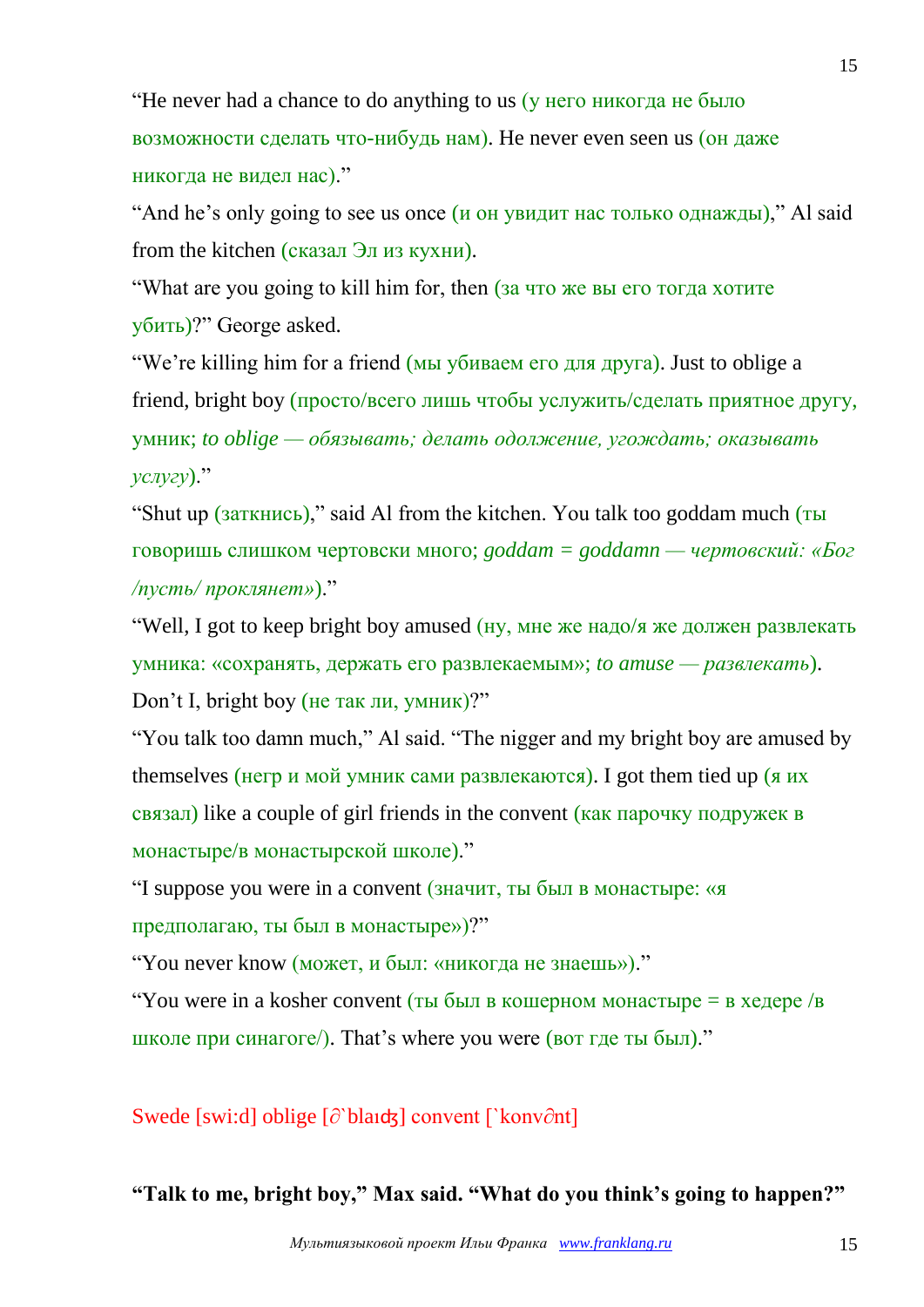**George did not say anything.**

**"I'll tell you," Max said. "We're going to kill a Swede. Do you know a big Swede named Ole Andreson?"**

**"Yes."**

**"He comes here to eat every night, don't he?"**

**"Sometimes he comes here."**

**"He comes here at six o'clock, don't he?"**

**"If he comes."**

**"We know all that, bright boy," Max said.**

**"Talk about something else. Ever go to the movies?"**

**"Once in a while."**

**"You ought to go to the movies more. The movies are fine for a bright boy like you."**

**"What are you going to kill Ole Andreson for? What did he ever do to you?"**

**"He never had a chance to do anything to us. He never even seen us."**

**"And he's only going to see us once," Al said from the kitchen.**

**"What are you going to kill him for, then?" George asked.**

**"We're killing him for a friend. Just to oblige a friend, bright boy."**

**"Shut up," said Al from the kitchen. You talk too goddam much."**

**"Well, I got to keep bright boy amused. Don't I, bright boy?"**

**"You talk too damn much," Al said. "The nigger and my bright boy are** 

**amused by themselves. I got them tied up like a couple of girl friends in the convent."**

**"I suppose you were in a convent?"**

**"You never know."**

**"You were in a kosher convent. That's where you were."**

George looked up at the clock (Джордж посмотрел на часы).

"If anybody comes in you tell them the cook is off (если кто-нибудь придет, ты им скажешь, что повар ушел: «свободен /от работы/, на перерыве»; *off —*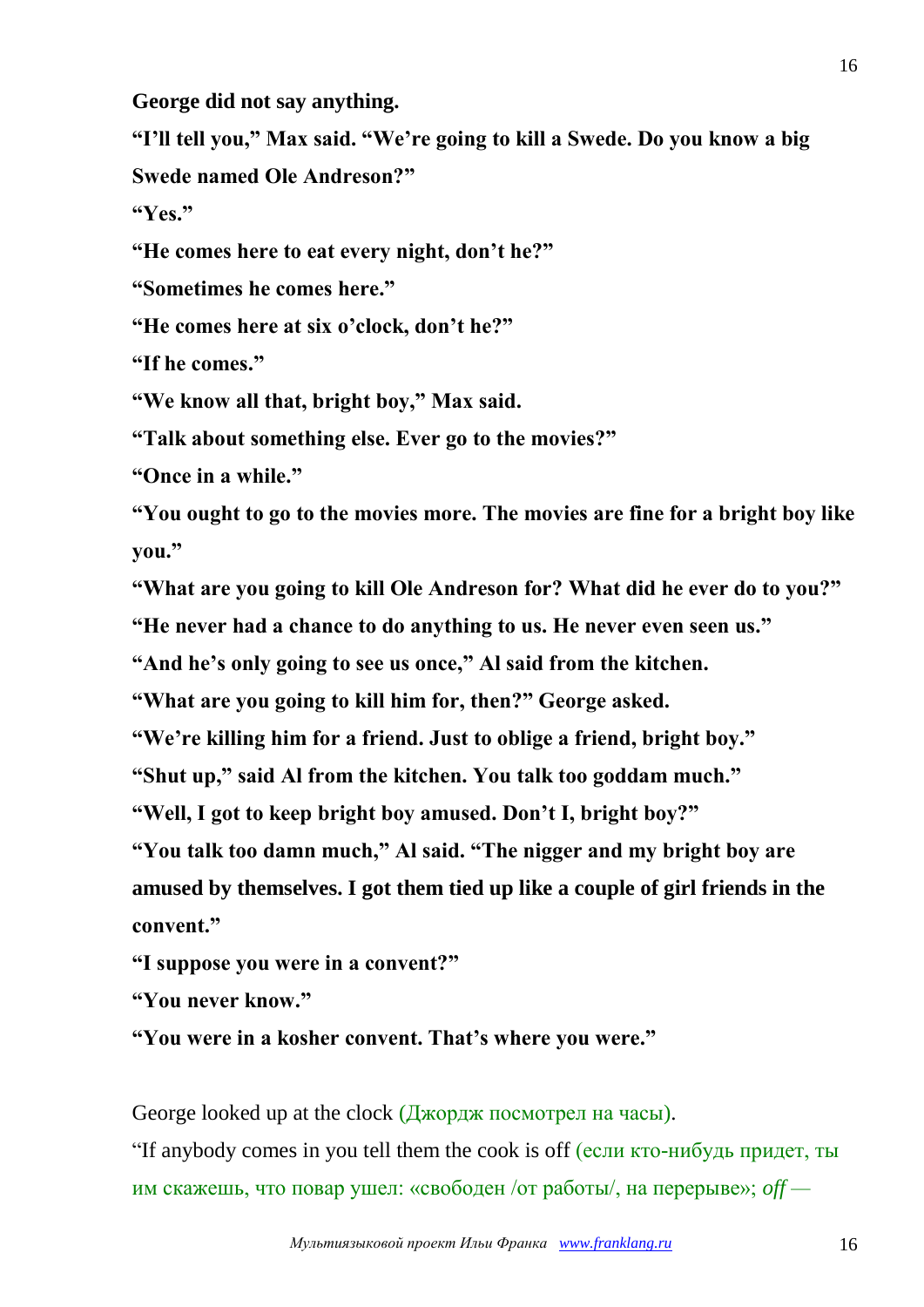*указывает на удаление или прекращение чего-либо*), and if they keep after it (а если они будут настаивать), you tell them you'll go back (что ты пойдешь на кухню: «в заднюю комнату») and cook yourself (и приготовишь сам). Do you get that, bright boy (ты понял: «получил» это, умник)?"

"All right," George said. "What you going to do with us afterward (что вы сделаете с нами после)?"

"That's depend (это зависит = смотря по обстоятельствам)," Max said. "That's one of those things you never know at the time (это одна из вещей, которые никогда не знаешь в данное время = заранее)."

George looked up at the clock (Джордж посмотрел на часы). It was a quarter past six (была четверть после шести = четверть седьмого). The door from the street opened (дверь с улицы открылась). A street-car motorman came in (вошел трамвайный вожатый).

"Hello, George," he said. "Can I get supper (поужинать можно: «могу я получить ужин»)?"

"Sam's gone out (Сэм вышел)," George said. "He'll be back in about half an hour (он вернется примерно через полчаса)."

"I'd better go up the street (я, пожалуй, лучше пойду вверх по улице = пойду еще куда-нибудь)," the motorman said. George looked at the clock. It was twenty minutes past six (было двадцать минут после шести = двадцать минут седьмого).

"That was nice, bright boy (это было славно /проделано/, умник)," Max said.

"You're a regular little gentleman (ты настоящий маленький джентельмен)."

"Не knew I'd blow his head off (он знал, что я ему голову снесу = прострелю; *to blow —*  $\partial y$ *mb*)," Al said from the kitchen.

"No," said Max. "It ain't that (не поэтому, не в этом дело). Bright boy is nice. He's a nice boy. I like him (он мне нравится)."

depend [dı`pend] regular [`regjul∂]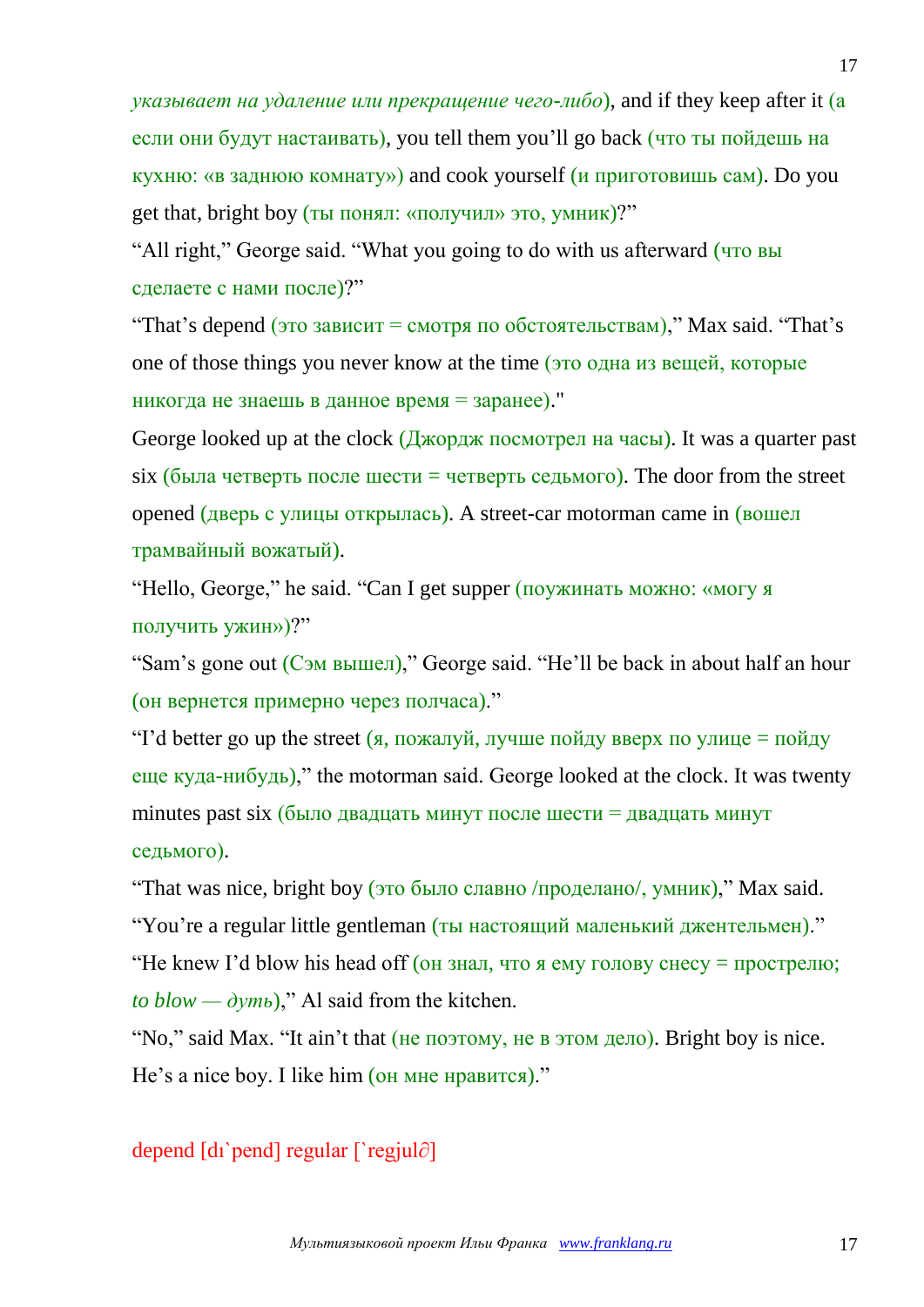**George looked up at the clock.**

**"If anybody comes in you tell them the cook is off, and if they keep after it, you tell them you'll go back and cook yourself. Do you get that, bright boy?"**

**"All right," George said. "What you going to do with us afterward?"**

**"That's depend," Max said. "That's one of those things you never know at the time."**

**George looked up at the clock. It was a quarter past six. The door from the street opened. A street-car motorman came in.**

**"Hello, George," he said. "Can I get supper?"**

**"Sam's gone out," George said. "He'll be back in about half an hour."**

**"I'd better go up the street," the motorman said. George looked at the clock. It was twenty minutes past six.**

**"That was nice, bright boy," Max said. "You're a regular little gentleman." "He knew I'd blow his head off," Al said from the kitchen.**

**"No," said Max. "It ain't that. Bright boy is nice. He's a nice boy. I like him."**

At six-fifty-five (в шесть /часов/ пятьдесят пять) George said: "He's not coming (он не придет)."

Two other people had been in the lunch-room (двое других людей побывали в закусочной). Once George had gone out to the kitchen (один раз Джордж вышел на кухню) and made a ham-and-egg sandwich "to go" (и сделал сандвич с ветчиной и яичницей на вынос) that a man wanted to take with him (который человек хотел взять с собой). Inside the kitchen he saw Al (внутри кухни он увидел Эла), his derby hat tipped back (его котелок /был/ сдвинут назад; *to tip — наклонять/ся/; запрокидываться*), sitting on a stool beside the wicket (сидящим на табурете возле окошечка) with the muzzle of of a sawed-off shotgun (с дулом отпиленного ружья = обреза;  $muzzle - \mu opda$ ;  $\partial y\psi$ ) resting on the ledge (лежащим/покоящимся на планке/краю /окошечка/). Nick and the cook were back in the corner (Ник с поваром были в дальнем углу), a towel tied in each of their mouths (полотенце, завязанное = *заткнутое* в каждом из их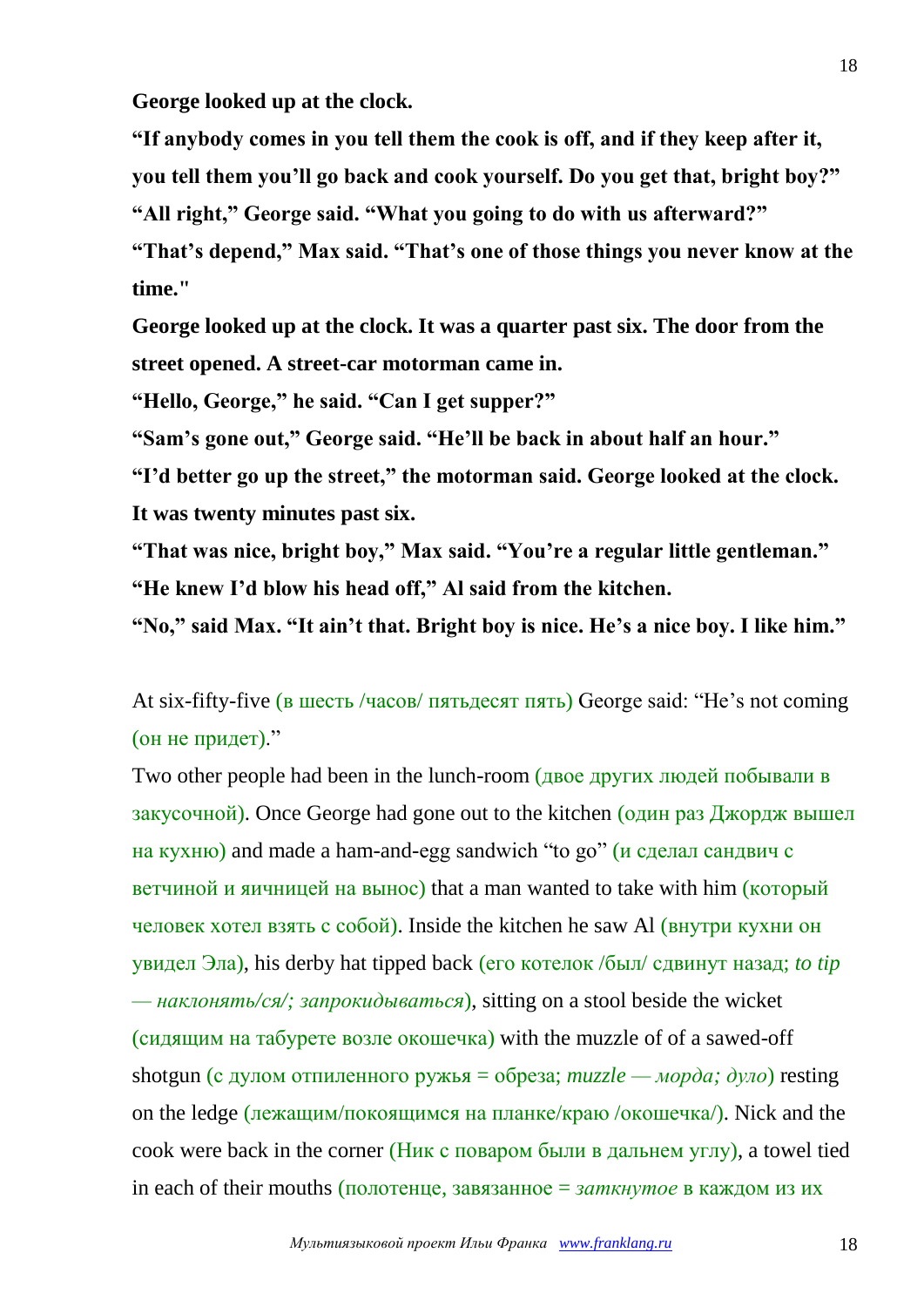ртов = во рту у каждого было заткнуто полотенце). George had cooked the sandwich, wrapped it up in oiled paper  $(\frac{\pi}{4}$ жордж приготовил сандвич, завернул его в пергаментную бумагу; *oil — растительное или минеральное масло; oiled — пропитанный маслом, промасленный*), put it in a bag (положил его в пакет), brought it in (вынес из кухни: «занес в комнату»; *to bring приносить*), and the man had paid for it and gone out (мужчина заплатил за него и ушел).

"Bright boy can do everything (умник все умеет: «может делать все»)," Max said. "He can cook and everything (он умеет готовить и все такое). You'd make some girl a nice wife, bright boy (ты бы сделал какую-нибудь девушку славной женой = повезло твоей будущей жене, умник)."

"Yes?" George said. "Your friend, Ole Andreson, isn't going to come (ваш друг, Оле Андресон, не придет)."

"We'll give him ten minutes (мы дадим ему десять минут)," Max said. Max watched the mirror and the clock (Макс посмотрел на зеркало и на часы). The hands of the clock marked seven o'clock (стрелки часов показали семь; *to mark — отмечать*), and then five minutes past seven (а затем пять минут после семи = пять минут восьмого).

wicket [`wikit], mouth [mauθ]

**At six-fifty-five George said: "He's not coming."**

**Two other people had been in the lunch-room. Once George had gone out to the kitchen and made a ham-and-egg sandwich "to go" that a man wanted to take with him. Inside the kitchen he saw Al, his derby hat tipped back, sitting on a stool beside the wicket with the muzzle of of a sawed-off shotgun resting on the ledge. Nick and the cook were back in the corner, a towel tied in each of their mouths. George had cooked the sandwich, wrapped it up in oiled paper, put it in a bag, brought it in, and the man had paid for it and gone out.**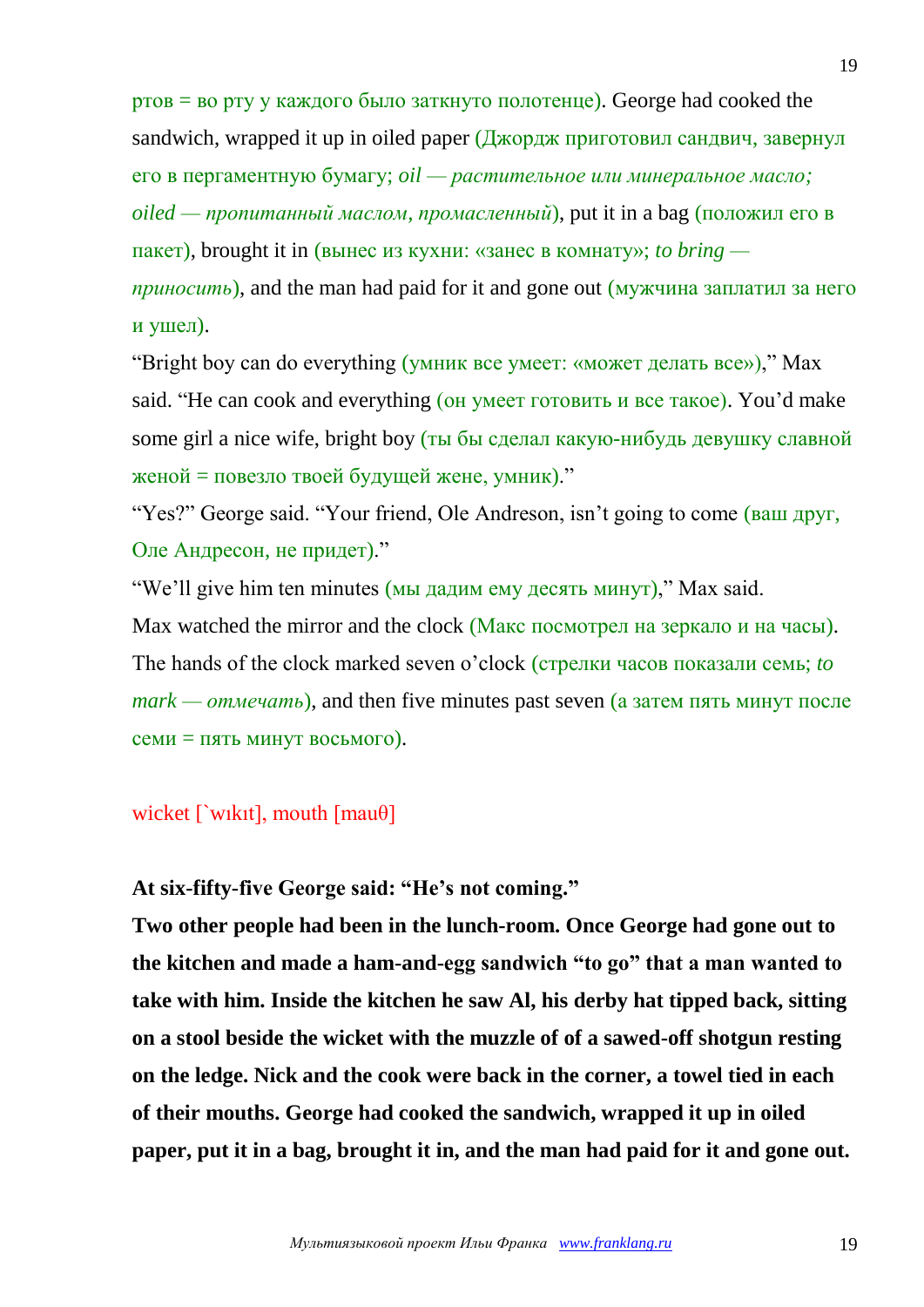**"Bright boy can do everything," Max said. "He can cook and everything. You'd make some girl a nice wife, bright boy."**

**"Yes?" George said. "Your friend, Ole Andreson, isn't going to come."**

**"We'll give him ten minutes," Max said.**

**Max watched the mirror and the clock. The hands of the clock marked seven o'clock, and then five minutes past seven.**

"Come on (да ладно, давай), Al," said Max. "We better go (лучше пойдем). He's not coming (он не придет)."

"Better give him five minutes (лучше дай ему /еще/ пять минут)," Al said from the kitchen.

In the five minutes a man came in (через пять минут зашел /еще один/ мужчина), and George explained that the cook was sick (и Джордж объяснил, что повар болен).

"Why don't you get another cook (почему же вы не возьмете другого повара)?" the man asked. "Aren't you running a lunch-counter (разве вы не держите закусочную)?" He went out (он вышел).

"Come on, Al (давай, Эл)," Max said.

"What about the two bright boys and the nigger (а как быть с двумя умниками и негром: «а что насчет…»)?"

"The're all right (пусть их: «они в порядке/нормально»; *the 're = they're*)." "You think so (ты так полагаешь)?"

"Sure. We're through with it (здесь уже все /закончено/: «мы /уже/ сквозь/через это»)."

"I don't like it (мне это не нравится)," said Al. It's sloppy (нечистая работа; *slop — жидкая грязь; sloppy — покрытый лужами; неряшливый, небрежный*).

You talk too much (ты слишком много болтаешь)." "Oh, what the hell (какого черта)," said Max. "We got to keep amused, haven't

we (мы должны развлекать, не так ли; *to keep — держать; удерживать, сохранять*)?"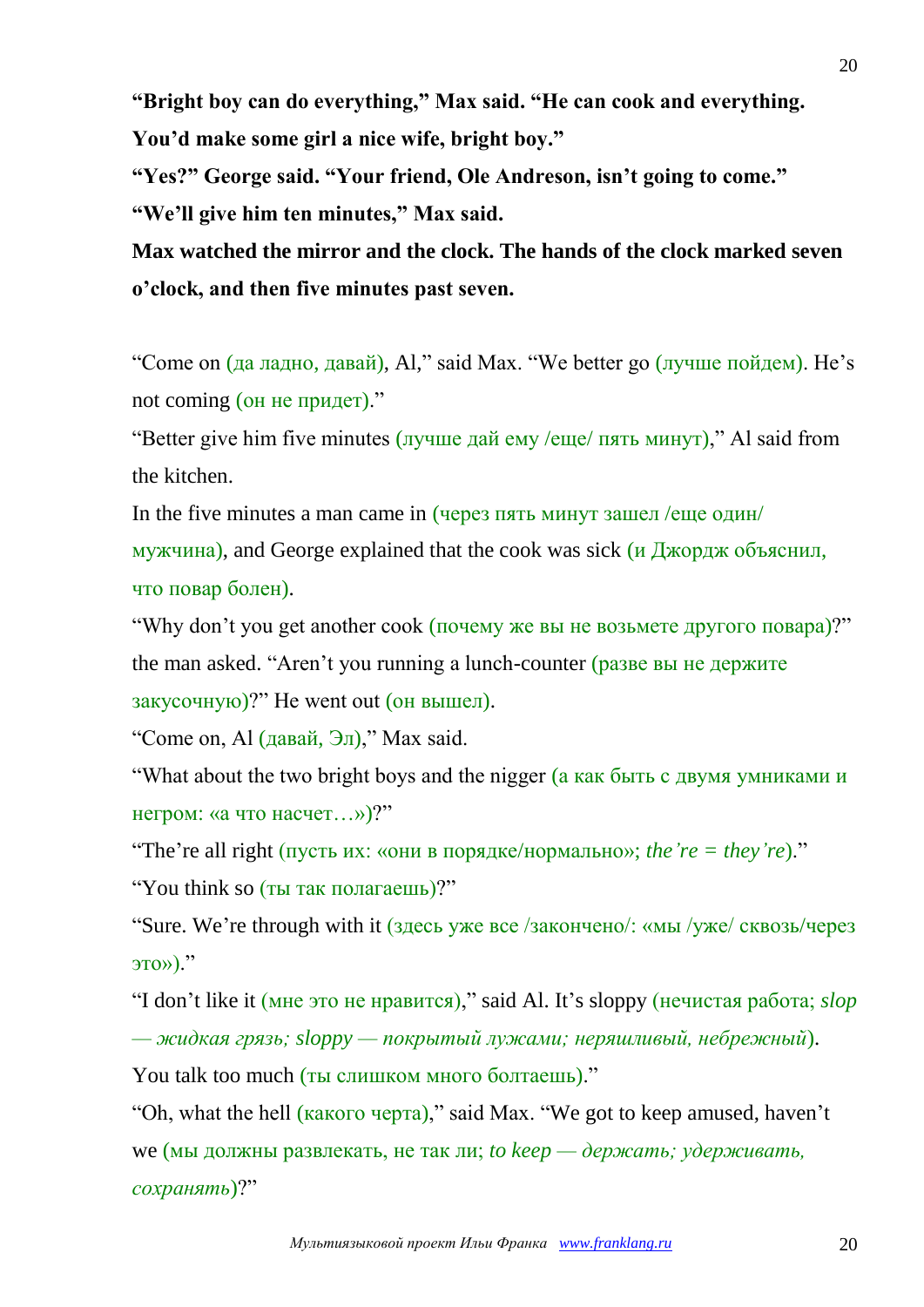"You talk too much, all the same (все равно, ты слишком много болтаешь)," Al said. He came out from the kitchen (он вышел из кухни). The cut-off barrels of the shotgun (обрезанные стволы ружья; *barrel — бочка, бочонок; ствол, дуло /оружия/*) made a slight bulge (делали легкую выпуклость) under the waist of his too tight-fitting overcoat (под талией = *на боку* его слишком

узкого/облегающего пальто; *to fit — быть в пору/в самый раз; tight — тугой, туго натянутый, туго завязанный; плотно прилегающий, тесный /о платье, обуви/*). He straightened his coat (он одернул свое пальто; *to straighten выпрямлять*) with his gloved hands (руками в перчатках).

"So long, bright boy (пока, умник)," he said to George. "You got a lot of luck (везет тебе: «имеешь много удачи = большую удачу»)."

"That's the truth (это правда)," Max said. You ought to play the races, bright boy (тебе надо бы играть на скачках, умник)."

The two of them went out the door (и они: «оба они» вышли на улицу: «из двери»). George watched them, through the window (Джордж наблюдал за ними в окно: «через окно»), pass under the arc-light (как они прошли под */дуговым/* фонарем;  $arc -$  /электрическая/ $\partial yca$  and cross the street (и пересекли улицу). In their tight overcoats and derby hats they looked like a vaudeville team (в своих облегающих/узких плащах и котелках они выглядели, как водевильная команда = эстрадная пара). George went back through the swinging-door (Джордж вернулся через вращающуюся */двустворчатую, открывающуюся в обе стороны/* дверь; *to swing — качаться; вертеться, поворачиваться*) into the kitchen and untied Nick and the cook (на кухню и развязал Ника с поваром).

## vaudeville [`v∂ud∂vıl]

**"Come on, Al," said Max. "We better go. He's not coming." "Better give him five minutes," Al said from the kitchen. In the five minutes a man came in, and George explained that the cook was sick.**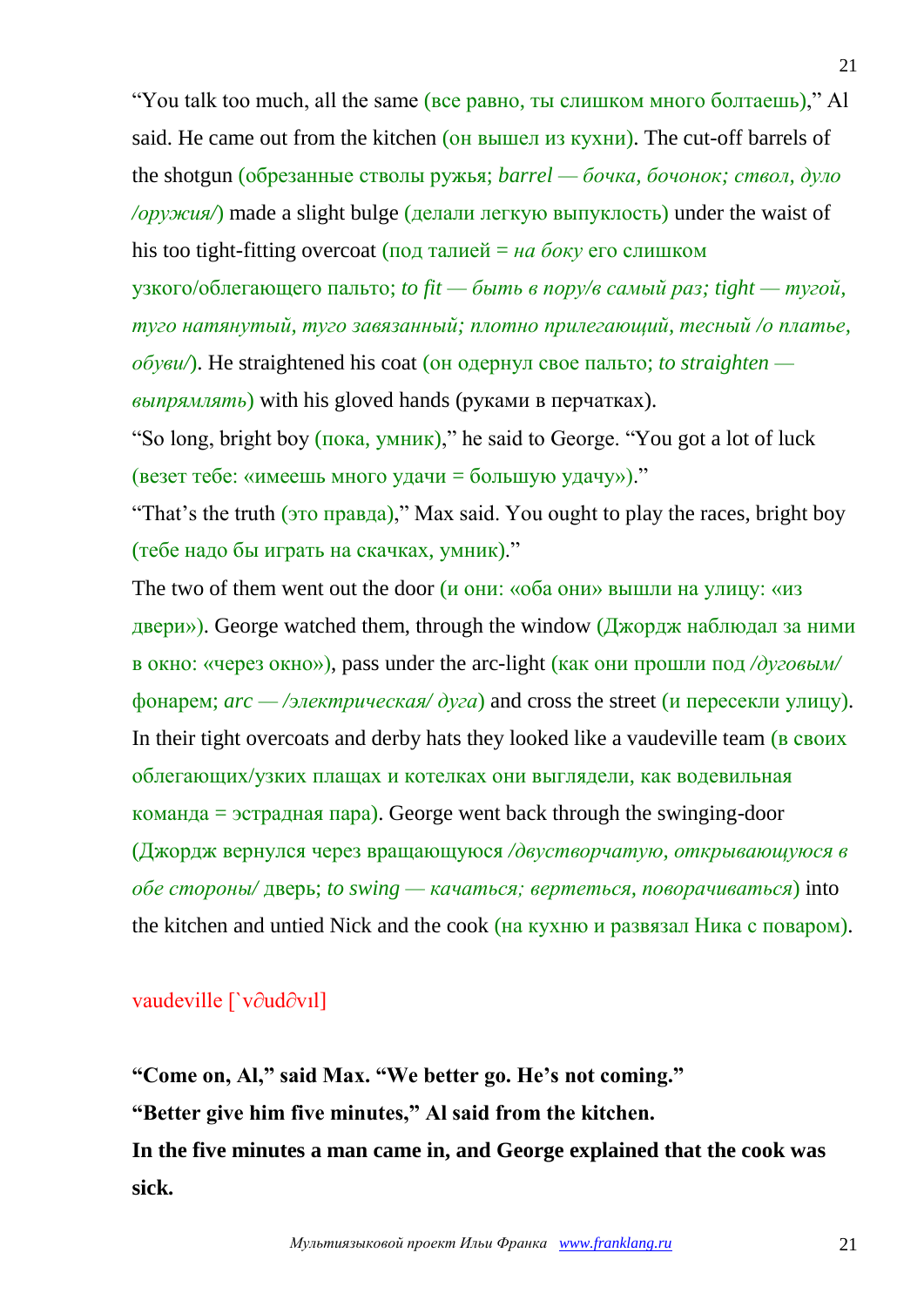**"Why don't you get another cook?" the man asked. "Aren't you running a lunch-counter?" He went out.**

**"Come on, Al," Max said.**

**"What about the two bright boys and the nigger?"**

**"The're all right."**

**"You think so?"**

**"Sure. We're through with it."**

**"I don't like it," said Al. It's sloppy. You talk too much."**

**"Oh, what the hell," said Max. "We got to keep amused, haven't we?" "You talk too much, all the same," Al said. He came out from the kitchen. The cut-off barrels of the shotgun made a slight bulge under the waist of his too tight-fitting overcoat. He straightened his coat with his gloved hands. "So long, bright boy," he said to George. "You got a lot of luck." "That's the truth," Max said. You ought to play the races, bright boy." The two of them went out the door. George watched them, through the window, pass under the arc-light and cross the street. In their tight overcoats and derby hats they looked like a vaudeville team. George went back through the swinging-door into the kitchen and untied Nick and the cook.**

"I don't want any more of that (я не хочу больше ничего подобного  $= c$  меня довольно)," said Sam, the cook (сказал Сэм, повар). "I don't want any more of that."

Nick stood up (Ник встал; *to stand up*). He had never had a towel in his mouth before (у него никогда раньше не было полотенца во рту).

"Say (послушай: «скажи»)," he said. "What the hell (какого черта)?" He was trying to swagger it off (он пытался отмахнуться от этого */от происшедшего/* = сделать вид, что ему все нипочем; *to swagger — расхаживать с важным видом; чваниться; хвастать*).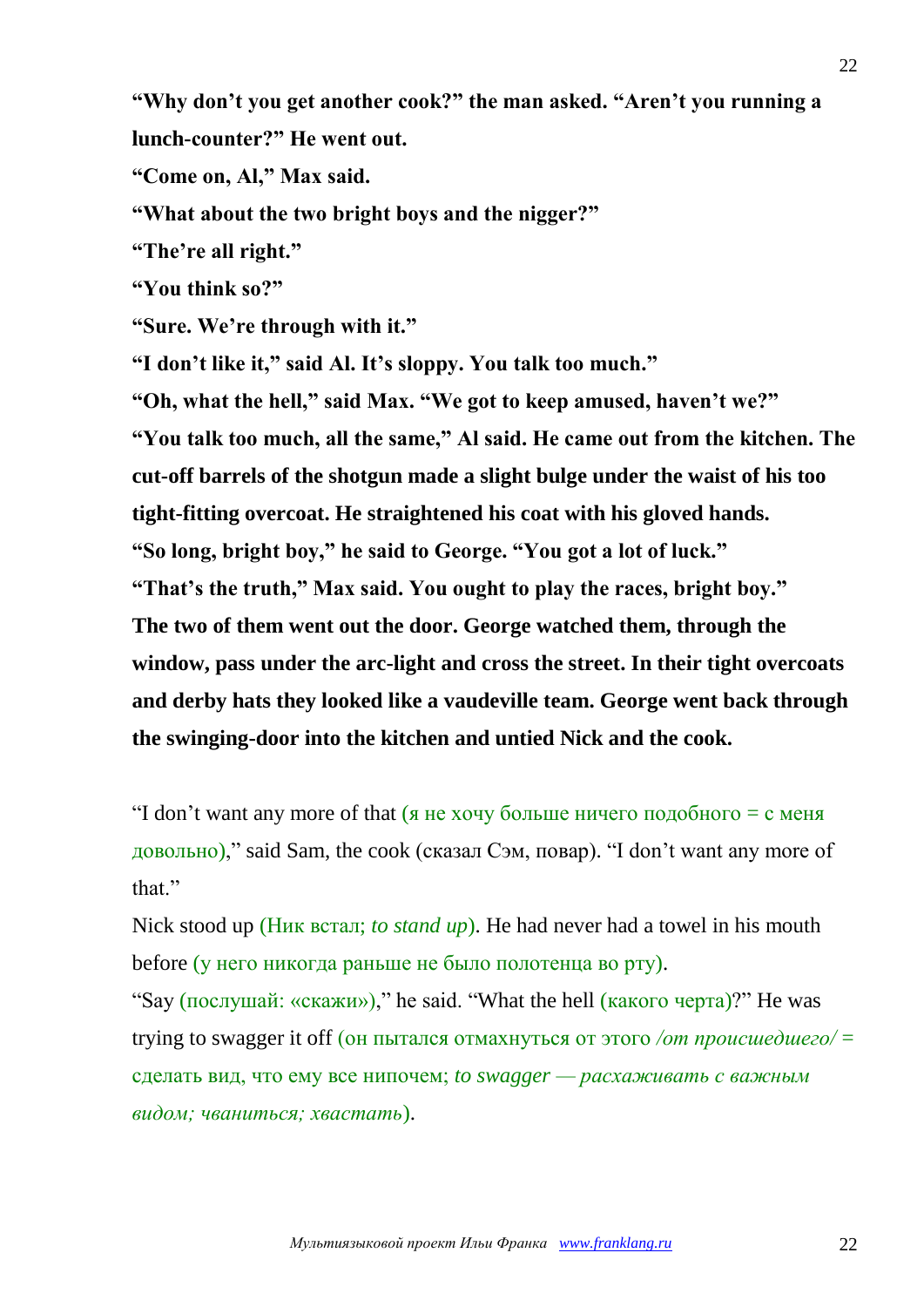"They were going to kill Ole Andreson (они собираются убить Оле

Андресона)," George said. "They were going to shoot him (они собирались

застрелить его) when he came in to eat (когда он придет обедать)."

"Ole Andreson?"

"Sure (да: «конечно»)."

The cook felt the corners of his mouth with his thumbs (повар потрогал углы своего рта большими пальцами; *to feel — чувствовать; ощупывать; thumb большой палец /руки/*).

"They all gone (они ушли)?" he asked.

"Yeah (да)," said George. "They're gone now (они теперь все ушли)."

"I don't like it (мне это не нравится)," said the cook. "I don't like any of it at all (мне это совсем не нравится: «ничего из этого совсем не нравится»)."

"Listen (послушай)," George said to Nick. "You better go see Ole Andreson (тебе лучше повидать Оле Андресона/сходить к Оле Андресону)."

"All right (хорошо/ладно)."

"You better not have anything to do with it at all (лучше не связывайся: «не имей никакого дела с этим всем»)," Sam, the cook, said. "You better stay way out of it (лучше держись подальше от этого: «оставайся вне этого»)."

"Don't go if you don't want to (не ходи, если не хочешь)," George said.

"Mixing up in this (**вмешательство в это**) ain't going to get you anywhere

(никуда тебя не приведет = ни к чему хорошему не приведет)," the cook said. "You stay out of it."

"I'll go see him (я схожу к нему)," Nick said to George. "Where does he live (где он живет)?"

The cook turned away (повар отвернулся).

"Little boys always know what they want to do (маленькие мальчики всегда знают, что они хотят делать)," he said.

"He lives up (он живет вверх по улице) at Hirsch's rooming-house (в доходном доме Хирш/в меблированных комнатах /госпожи/ Хирш)," George said to Nick.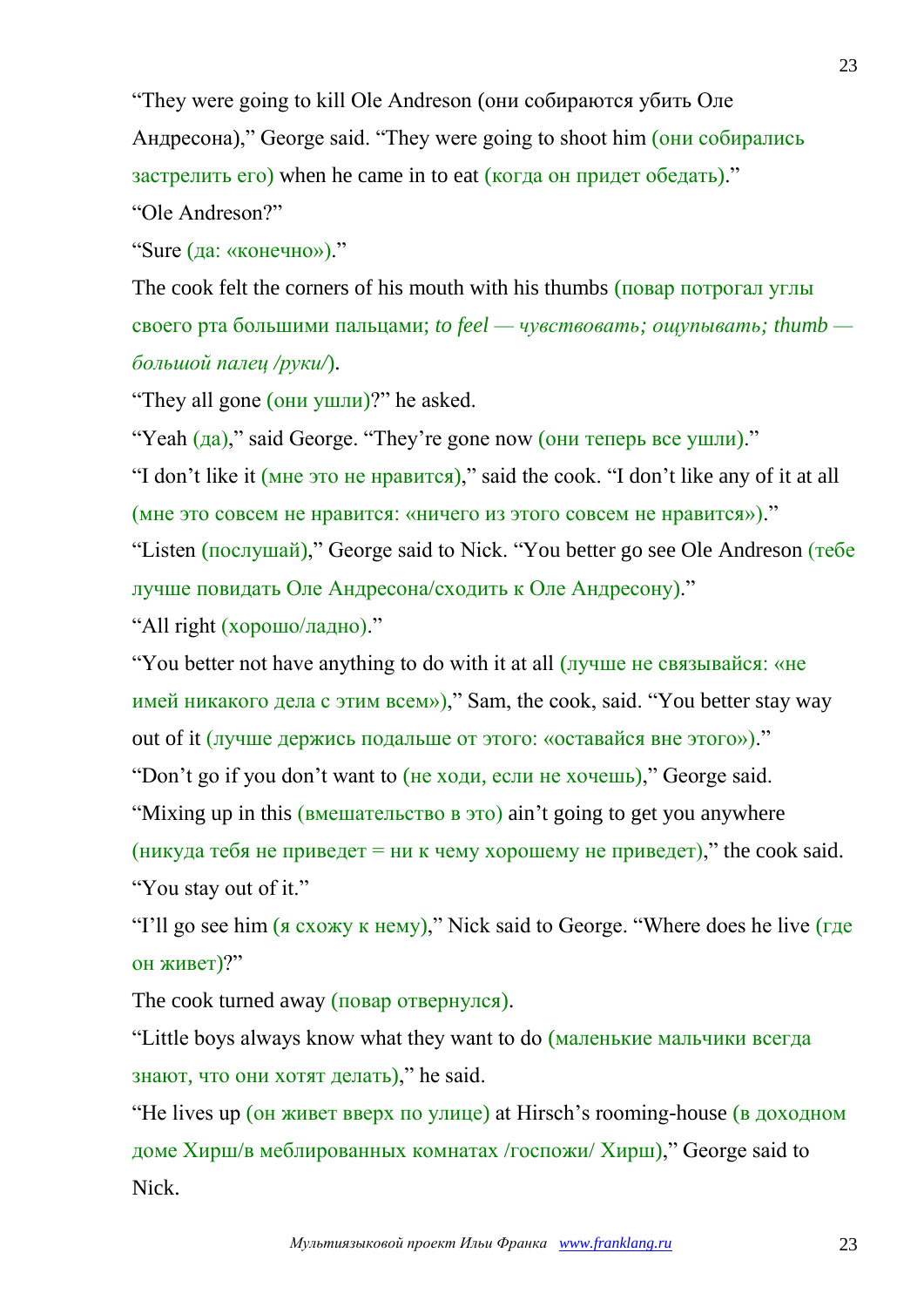"I'll go up there (я схожу туда)."

#### thumb  $[θ\Lambda m]$

**"I don't want any more of that," said Sam, the cook. "I don't want any more of that."**

**Nick stood up. He had never had a towel in his mouth before.**

**"Say," he said. "What the hell?" He was trying to swagger it off.**

**"They were going to kill Ole Andreson," George said. "They were going to shoot him when he came in to eat."**

**"Ole Andreson?"**

**"Sure."**

**The cook felt the corners of his mouth with his thumbs.**

**"They all gone?" he asked.**

**"Yeah," said George. "They're gone now."**

**"I don't like it," said the cook. "I don't like any of it at all."**

**"Listen," George said to Nick. "You better go see Ole Andreson."**

**"All right."**

**"You better not have anything to do with it at all," Sam, the cook, said. "You better stay way out of it."**

**"Don't go if you don't want to," George said.**

**"Mixing up in this ain't going to get you anywhere," the cook said. "You stay out of it."**

**"I'll go see him," Nick said to George. "Where does he live?"**

**The cook turned away.**

**"Little boys always know what they want to do," he said.**

**"He lives up at Hirsch's rooming-house," George said to Nick.**

**"I'll go up there."**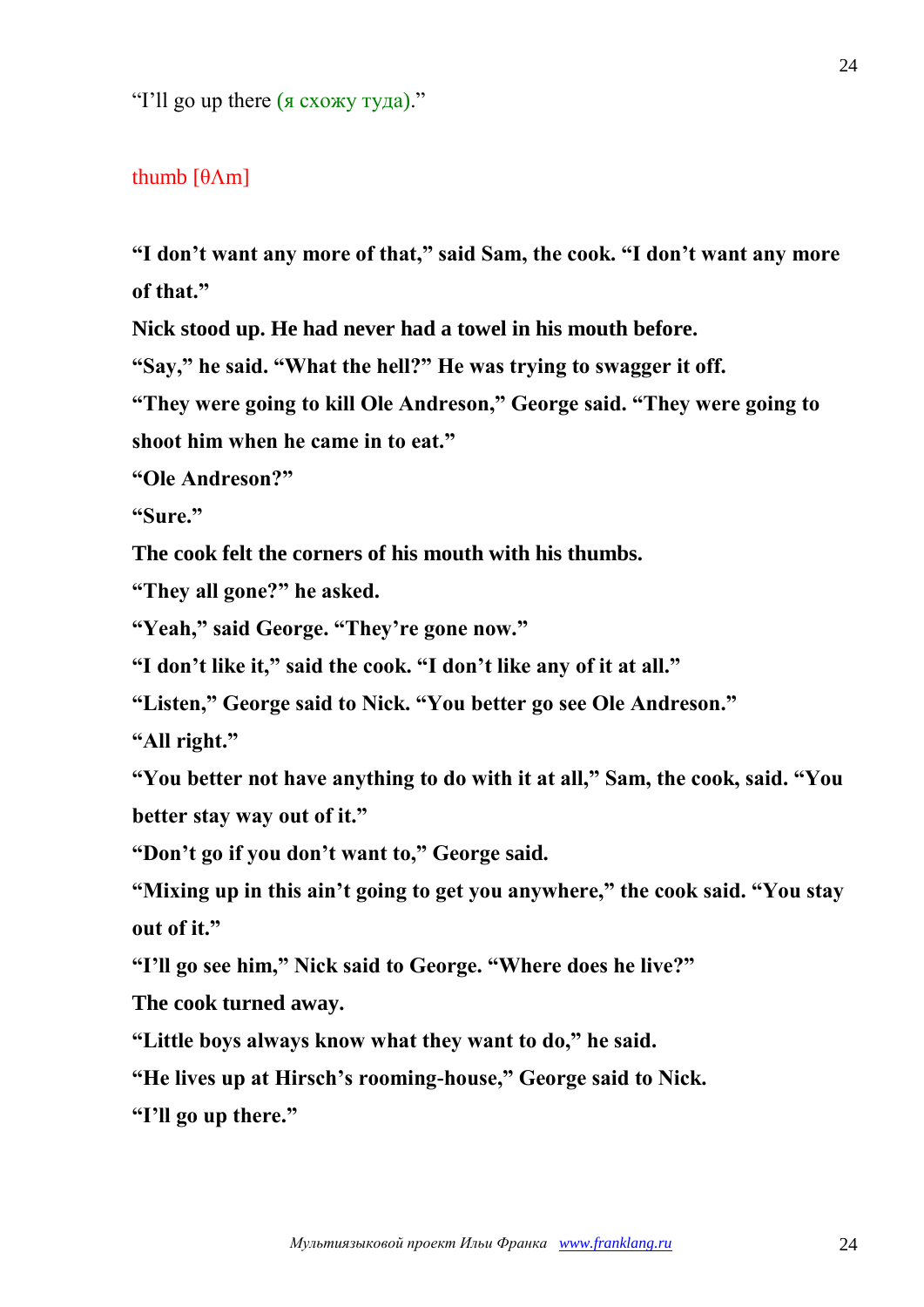Outside the arc-light shone through the bare branches of a tree (на улице дуговой фонарь светил сквозь голые ветки дерева). Nick walked up the street beside the car-tracks (Ник пошел по улице возле  $= \epsilon \partial \omega \bar{\omega}$  трамвайных путей) and turned at the next arc-light down a side-street (и свернул у ближайшего фонаря в боковую улицу/в переулок). Three houses up the street was Hirsch's roominghouse (через три дома был доходный дом Хирш). Nick walked up the two steps (Ник поднялся на две ступеньки) and pushed the bell (и надавил кнопку звонка). A woman came to the door (к двери подошла женщина = открыла женщина).

"Is Ole Andreson here (Оле Андресон здесь = у себя)?"

"Do you want to see him (вы хотите его видеть)?"

"Yes, if he's in (да, если он дома)."

Nick followed the woman up a flight of stairs (Ник последовал за женщиной вверх по пролету лестницы) and back to the end of a corridor  $(u$  назад в конец коридора = и вглубь коридора/в конец длинного коридора). She knocked on the door (она постучала в дверь).

"Who is it (кто там: «кто это»)?"

"It's somebody to see you, Mr. Andreson (тут вас спрашивают: «кто-то, чтобы повидать вас», господин Андресон)," the woman said.

"It's Nick Adams (я Ник Адамс: «это Ник Адамс»)."

"Come in (заходи)."

Nick opened the door and went into the room (Ник открыл дверь и прошел в комнату). Ole Andreson was lying on the bed (Оле Андресон лежал на кровати) with all his clothes on (одетый: «с одеждой на нем»). He had been a heavyweight prize-fighter (он был /когда-то/ боксером-тяжеловесом; *heavy — тяжелый; weight — вес; prize — награда, премия; to fight — драться, биться*) and he was too long for the bed (и он был слишком длинным для кровати). He lay with his head on two pillows (он лежал головой на двух подушках; *to lie — лежать*). He did not look at Nick (он не посмотрел/не взглянул на Ника).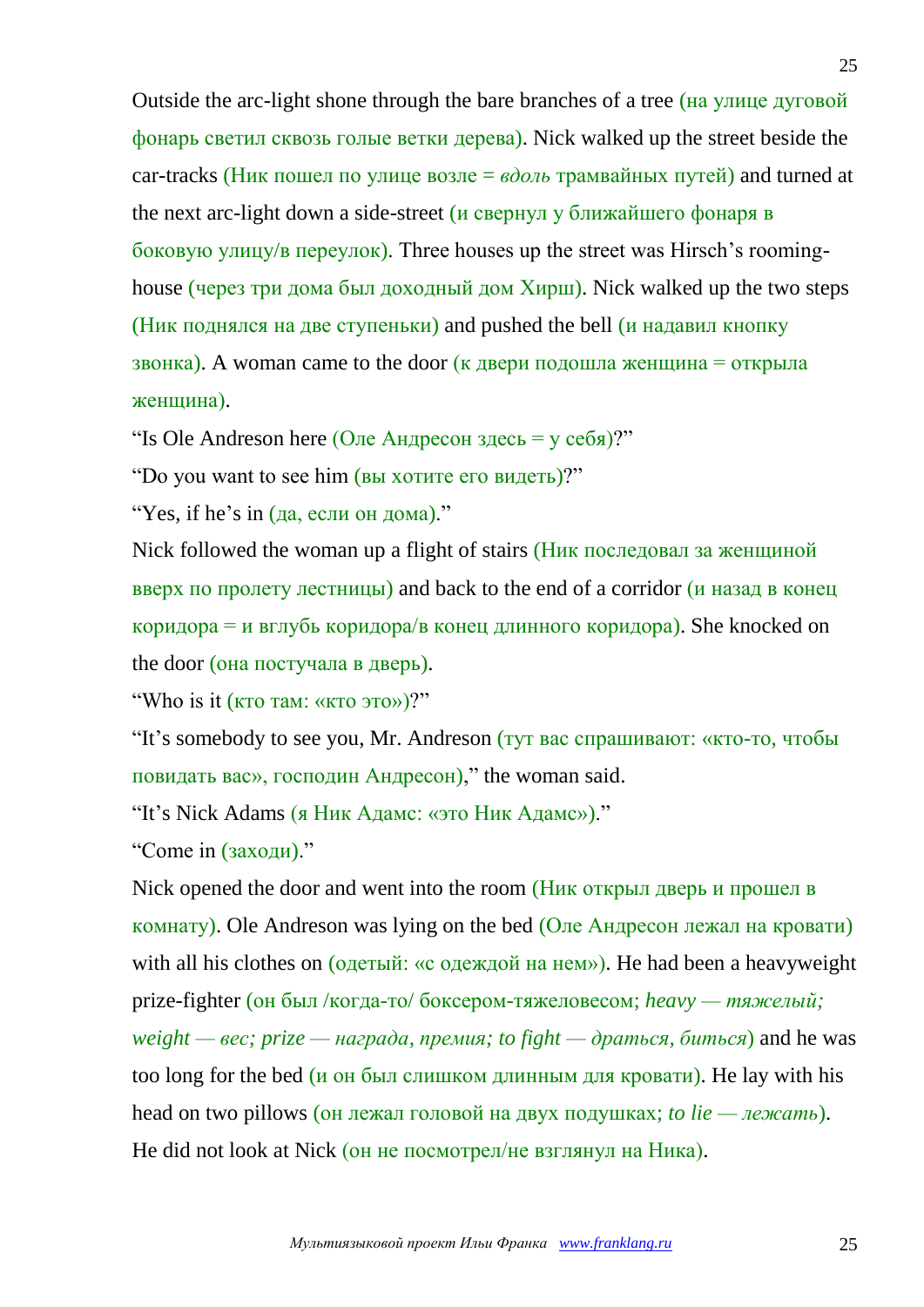#### heavy [`hevı] weight [weıt]

**Outside the arc-light shone through the bare branches of a tree. Nick walked up the street beside the car-tracks and turned at the next arc-light down a side-street. Three houses up the street was Hirsch's rooming-house. Nick walked up the two steps and pushed the bell. A woman came to the door. "Is Ole Andreson here?"**

```
"Do you want to see him?"
```
**"Yes, if he's in."**

**Nick followed the woman up a flight of stairs and back to the end of a corridor. She knocked on the door.**

**"Who is it?"**

**"It's somebody to see you, Mr. Andreson," the woman said.**

**"It's Nick Adams."**

**"Come in."**

**Nick opened the door and went into the room. Ole Andreson was lying on the bed with all his clothes on. He had been a heavyweight prize-fighter and he was too long for the bed. He lay with his head on two pillows. He did not look at Nick.**

"What was it (в чем дело: «что это было»)?" he asked.

"I was up at Henry's (я был в закусочной Генри)," Nick said, "and two fellows came in  $(\text{пришли два парня/типа})$  and tied me and the cook (и связали меня и повара), and they said they were going to kill you (и они сказали, что собираются убить вас)."

It sounded silly when he said it (прозвучало глупо, когда он это сказал). Ole Andreson said nothing (Оле Андресон ничего не сказал).

"George thought I better come and tell you about it (Джордж подумал, что мне лучше придти и рассказать вам об этом)."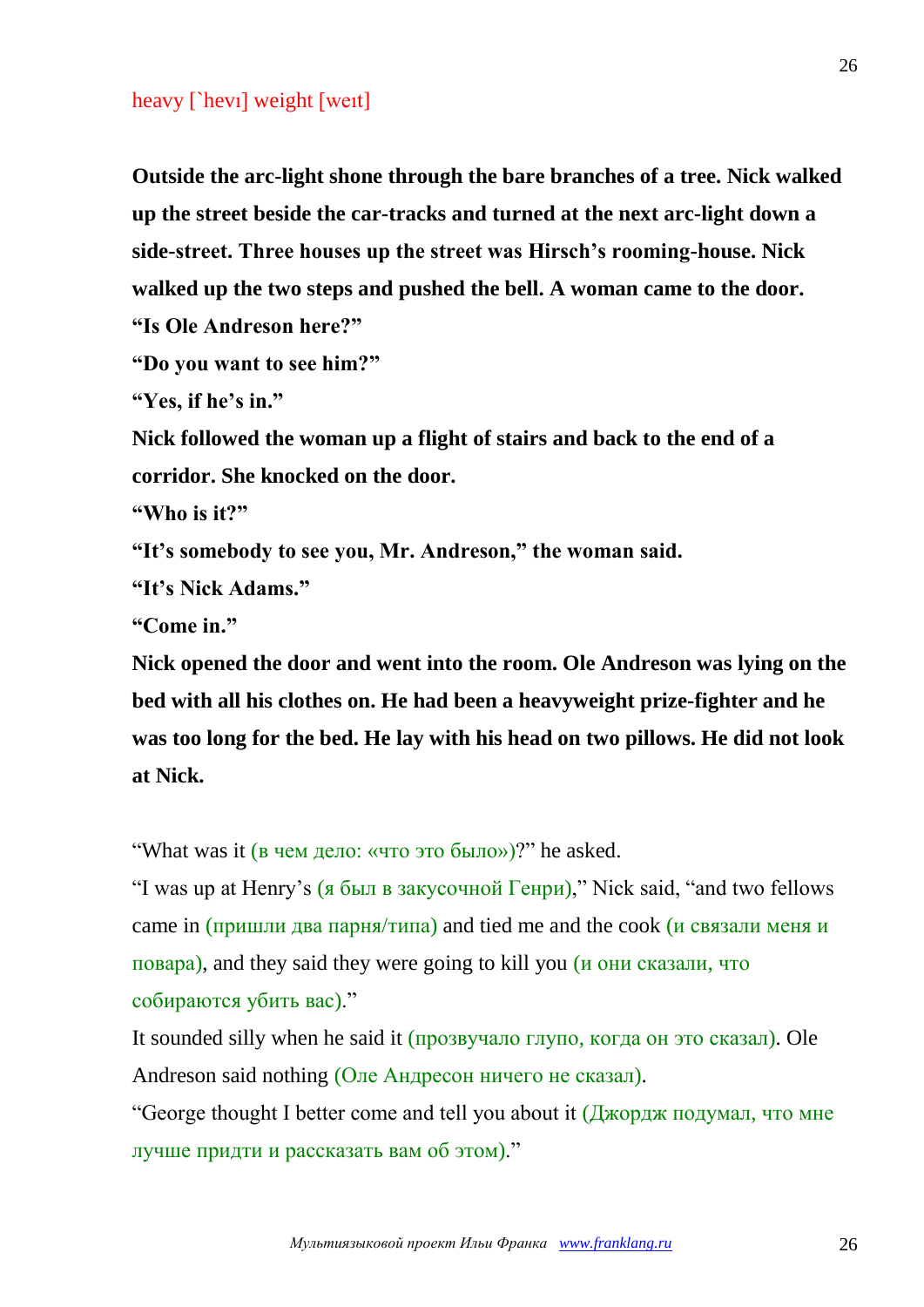"There isn't anything I can do about it (я ничего не могу поделать с этим)," Ole Andreson said.

"I'll tell you what they were like (я расскажу вам, как они выглядели: «на что они были похожи»)."

"I don't want to know what they were like (я не хочу знать, как они

выглядели)," Ole Andreson said. He looked at the wall (он смотрел на стену).

"Thanks for coming to tell me about it (спасибо, что пришел рассказать мне об этом)."

"That's all right (не стоит /благодарности/: «это в порядке»)."

Nick looked at the big man lying on the bed (Ник посмотрел на

большого/крупного мужчину, лежащего на постели).

"Don't you want me to go and see the police (не хотите, чтобы я сходил и заявил в полицию)?"

"No," Ole Andreson said. "That wouldn't do any good (это бесполезно: «это не сделало бы ничего хорошего»)."

"Isn't there something I could do (есть тут что-нибудь, что бы я мог сделать = могу я чем-нибудь помочь)?"

"No. There ain't anything to do ( $\overline{T}$  нечего делать = нет смысла что-либо делать/ничего не поделаешь)."

"Maybe it was just a bluff (может быть, это был просто блеф)."

"No. It ain't just a bluff."

Ole Andreson rolled over (Оле Андресон перевернулся: «перекатился») toward the wall  $(K \text{ crehe})$ , "I just can't make up my mind  $(K \text{ gropto})$  не могу

решиться/собраться с духом; *mind — разум; дух, душа*) to go out (выйти /на

улицу/). I been in here all day (я был здесь внутри = *в доме* целый день)."

"Couldn't you get out of town (не могли бы вы уехать из города)?"

"No," Ole Andreson said. "I'm through with all that running around (я покончил со всей этой беготней: «беганьем вокруг/повсюду»)."

He looked at the wall (он смотрел на стену).

"There ain't anything to do now (тут теперь ничего не поделаешь)."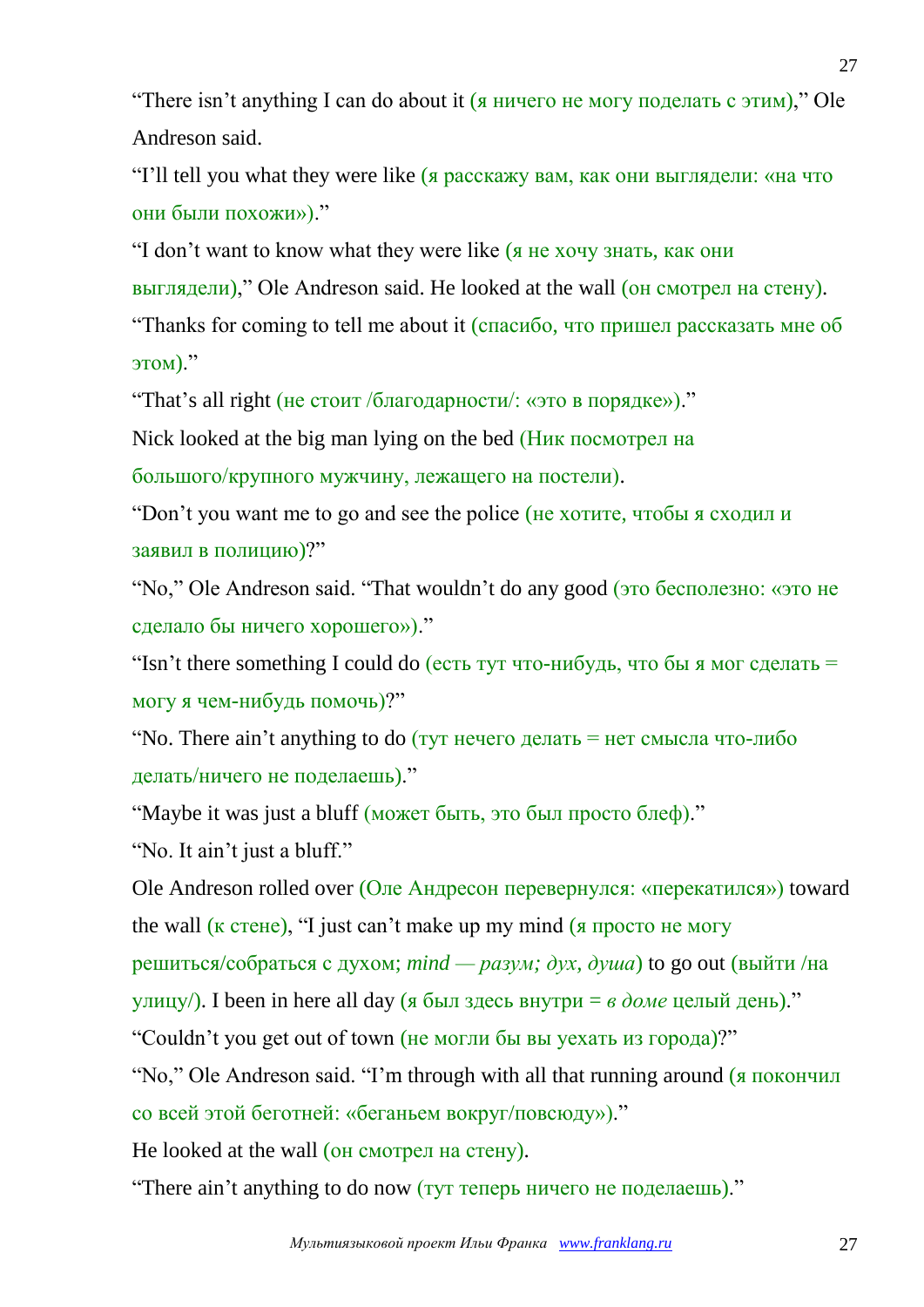"Couldn't you fix it up some way (не могли бы вы это уладить как-нибудь; *to fix — укрепить; починить*)?"

"No. I got in wrong (я сделал ошибку/влип = теперь уже поздно; *to get попасть /например, в какую-либо ситуацию/; wrong — неверный, ." He talked in the same flat voice (он говорил тем же плоским = ровным/унылым* голосом). "There ain't anything to do. After a while (через некоторое время) I'll make up my mind to go out (я возьму себя в руки и выйду: «чтобы выйти»)."

"I better go back and see George (я лучше пойду обратно = *вернусь* и повидаю Джорджа = я, пожалуй, вернусь к Джорджу)," Nick said.

"So long (пока)," said Ole Andreson. He did not look toward Nick (он не смотрел  $\kappa$  Нику = в сторону Ника). "Thanks for coming around (спасибо, что зашел)."

police [p∂`li:s]]

**"What was it?" he asked.**

**"I was up at Henry's," Nick said, "and two fellows came in and tied me and the cook, and they said they were going to kill you."**

**It sounded silly when he said it. Ole Andreson said nothing.**

**"George thought I better come and tell you about it."**

**"There isn't anything I can do about it," Ole Andreson said.**

**"I'll tell you what they were like."**

**"I don't want to know what they were like," Ole Andreson said. He looked at the wall. "Thanks for coming to tell me about it."**

**"That's all right."**

**Nick looked at the big man lying on the bed.**

**"Don't you want me to go and see the police?"**

**"No," Ole Andreson said. "That wouldn't do any good."**

**"Isn't there something I could do?"**

**"No. There ain't anything to do."**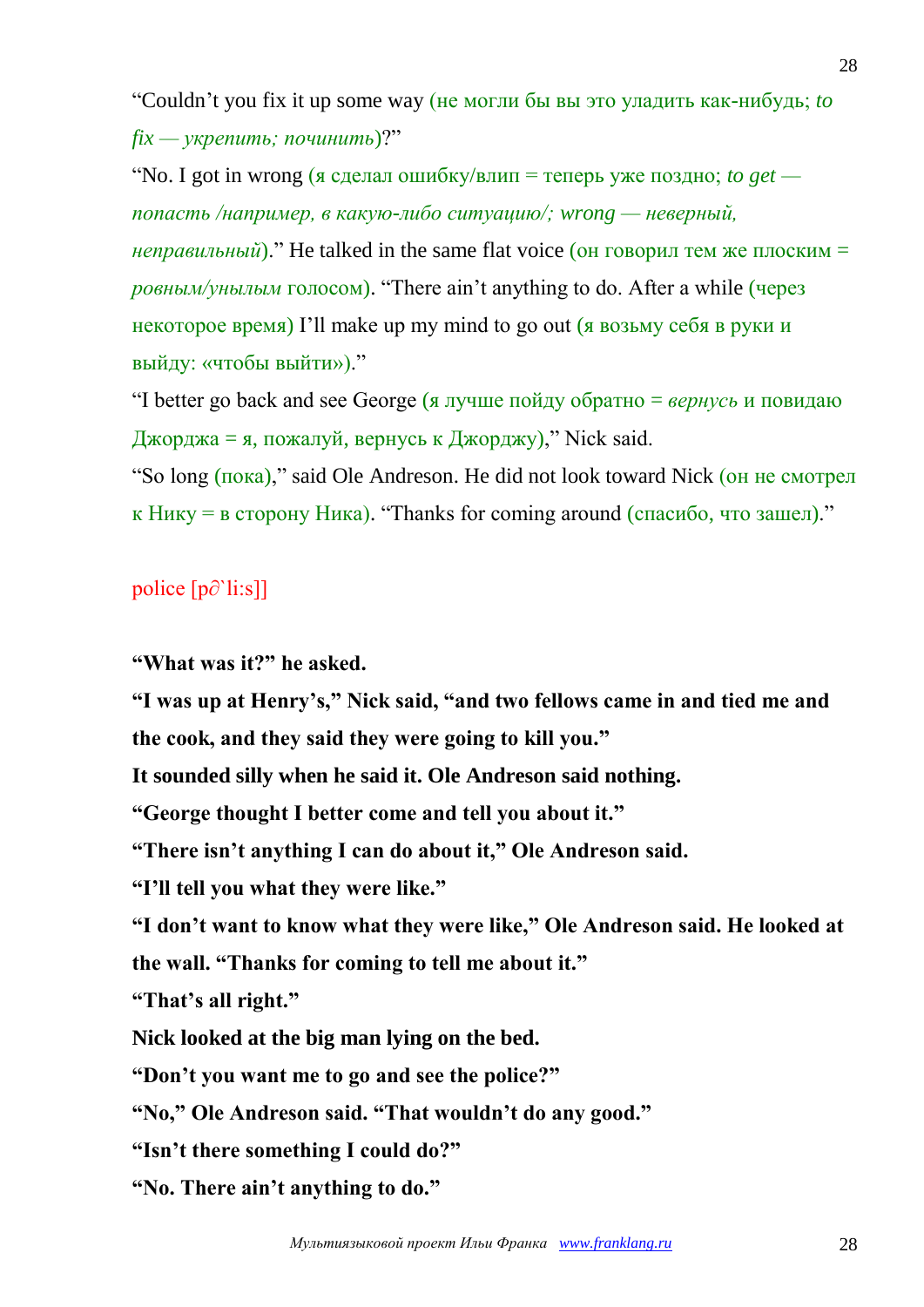**"Maybe it was just a bluff."**

**"No. It ain't just a bluff."**

**Ole Andreson rolled over toward the wall, "I just can't make up my mind to go out. I been in here all day."**

**"Couldn't you get out of town?"**

**"No," Ole Andreson said. "I'm through with all that running around." He looked at the wall.**

**"There ain't anything to do now."**

**"Couldn't you fix it up some way?"**

**"No. I got in wrong." He talked in the same flat voice. "There ain't anything to do. After a while I'll make up my mind to go out."**

**"I better go back and see George," Nick said.**

**"So long," said Ole Andreson. He did not look toward Nick. "Thanks for coming around."**

Nick went out (Ник вышел). As he shut the door he saw Ole Andreson with all his clothes on, lying on the bed looking at the wall  $\overline{(k_0r_0r_0)}$  on закрывал дверь = *закрывая дверь*, он увидел Оле Андресона в полной одежде: «со всей его одеждой на нем», лежащим на постели и смотрещим на стену).

"He's been in his room all day (он пробыл в своей комнате весь день)," the landlady said downstairs (сказала хозяка комнат внизу /лестницы/). "I guess he don't feel well (я думаю, уж не заболел ли: «он не чувствует себя хорошо»; *to guess — угадывать; предполагать*). I said to him: 'Mr. Andreson, you ought to go out and take a walk (господин Андресон, вам надо бы выйти и прогуляться: «взять = *сделать* прогулку») on a nice fall day like this (в такой прекрасный осенний день; *fall — осень*),' but he didn't feel like it (ему не захотелось; *to feel — чувствовать; to feel like — быть склонным; хотеть*)."

"He doesn't want to go out (он не хочет выходить из дому)."

"I'm sorry he don't feel well (мне жаль, что он чувствует себя неважно)," the woman said (сказала женщина). "He's an awfully nice man (он ужасно славный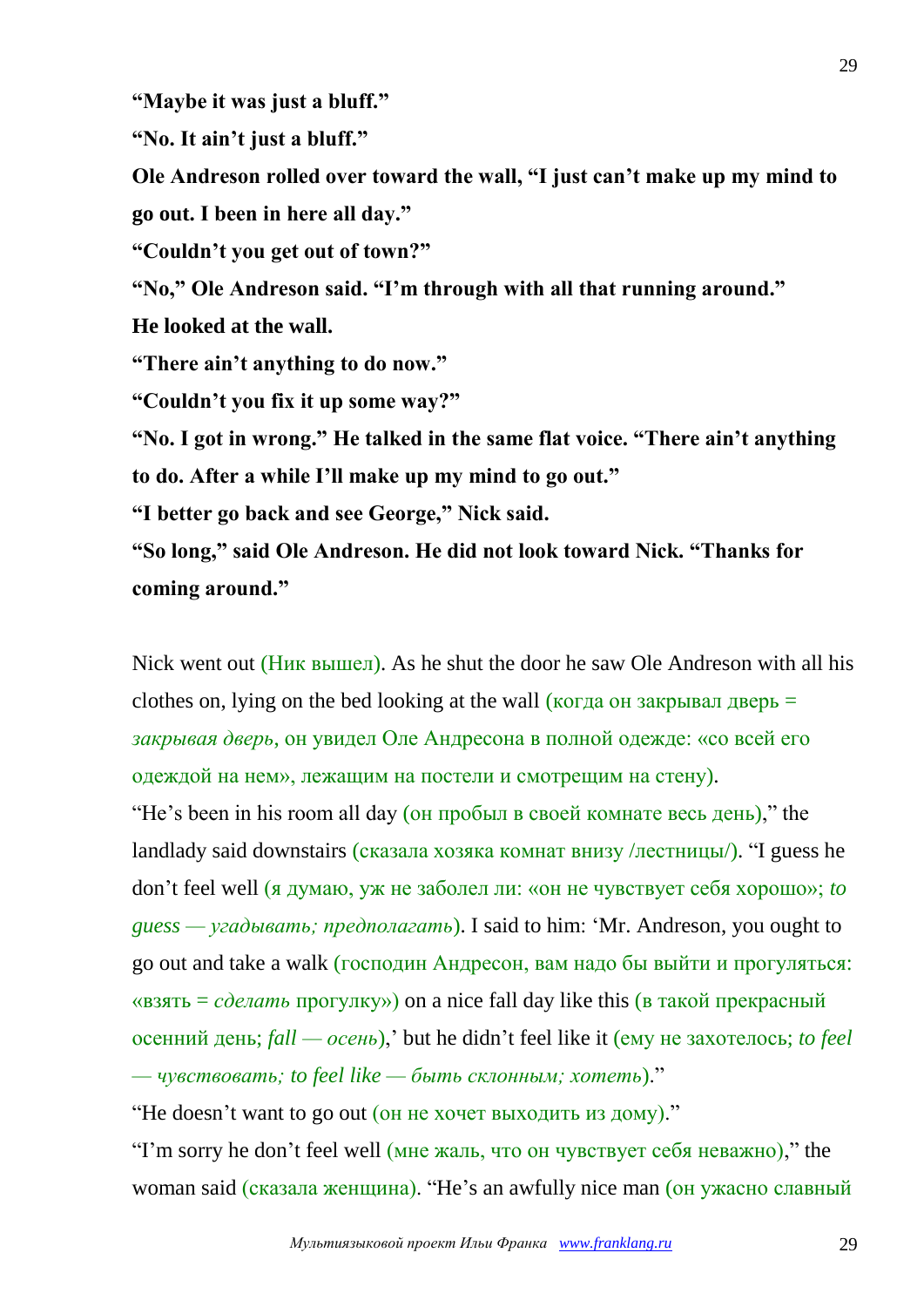человек). He was in the ring, you know (он был на ринге = *был боксером*, знаете ли)."

"I know it (я знаю это)."

"You'd never know it (никогда бы не догадаться: «вы бы никогда этого не узнали») except from the way his face is (за исключением/кроме как по тому, каково его лицо = разве что по его лицу)," the woman said. They stood talking just inside the street door (они стояли, разговаривая, прямо в двери на улицу). "He's just as gentle (настолько он мягкий/кроткий)."

"Well, good-night, Mrs. Hirsch (ну, прощайте: «доброго вечера, ночи», госпожа Хирш)," Nick said.

"I'm not Mrs. Hirsch (я не госпожа Хирш)," the woman said. "She owns the place (она владеет этим местом). I just look after it for her (я просто присматриваю за ним для нее). I'm Mrs. Bell."

"Well, good-night, Mrs. Bell," Nick said.

"Good-night," the woman said.

# guess [ges]

**Nick went out. As he shut the door he saw Ole Andreson with all his clothes on, lying on the bed looking at the wall.**

**"He's been in his room all day," the landlady said downstairs. "I guess he don't feel well. I said to him: 'Mr. Andreson, you ought to go out and take a walk on a nice fall day like this,' but he didn't feel like it."**

**"He doesn't want to go out."**

**"I'm sorry he don't feel well," the woman said. "He's an awfully nice man. He was in the ring, you know."**

**"I know it."**

**"You'd never know it except from the way his face is," the woman said. They stood talking just inside the street door. "He's just as gentle."**

**"Well, good-night, Mrs. Hirsch," Nick said.**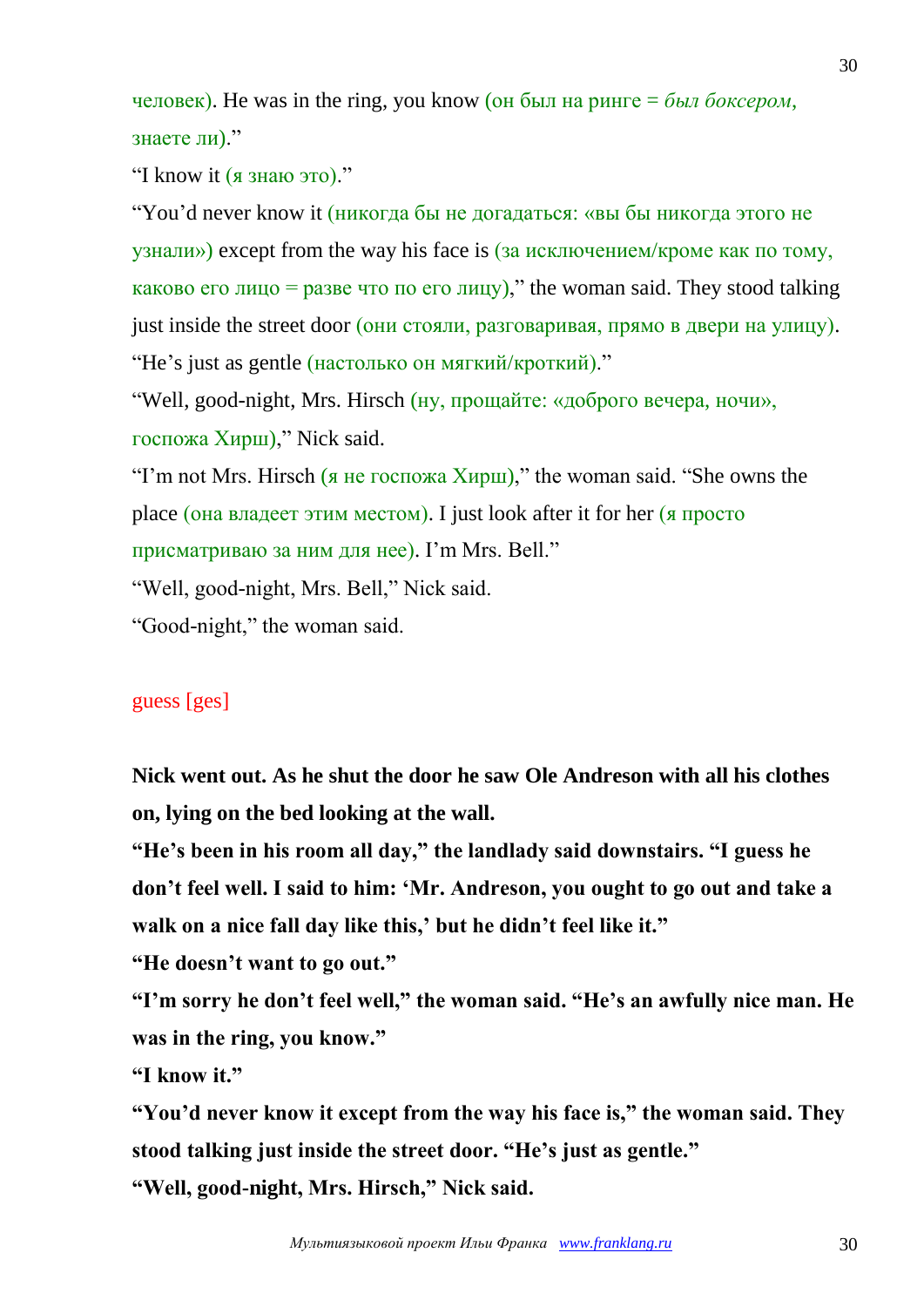**"I'm not Mrs. Hirsch," the woman said. "She owns the place. I just look after it for her. I'm Mrs. Bell." "Well, good-night, Mrs. Bell," Nick said. "Good-night," the woman said.**

Nick walked up the dark street to the corner under the arc-light (Ник прошел по темной улице до угла под фонарем), and then along the car-tracks to Henry's eating house (а затем вдоль трамвайных путей к закусочной Генри). George was inside, back of the counter  $(\frac{\pi w}{\sigma w})$  был там: «внутри», за стойкой). "Did you see Ole (ты видел = *застал* Оле)?"

"Yes," said Nick. "He's in his room and he won't go out (он в своей комнате и не хочет выходить)."

The cook opened the door from the kitchen when he heard Nick's voice (повар открыл дверь кухни, когда он услышал голос Ника; *to hear — слышать*).

"I don't even listen to it (я даже не слушаю это)," he said and shut the door (сказал он и закрыл дверь).

"Did you tell him about it (ты ему рассказал об этом)?" George asked.

"Sure (конечно). I told him but he knows what it's all about (я рассказал ему, но он в курсе дела: «знает, о чем все это»)."

"What's he going to do (что он собирается делать)?"

"Nothing (ничего)."

"They'll kill him (они его убьют)."

"I guess they will (думаю, да)."

"He must have not mixed up in something in Chicago (ему не надо было впутываться во что-то там в Чикаго)."

"I guess so (полагаю, что так)," said Nick.

"It's a hell of a thing (скверное: «адское» дело;  $\text{hell} - \text{ad}$ )."

"It's an awful thing (ужасное дело)," Nick said.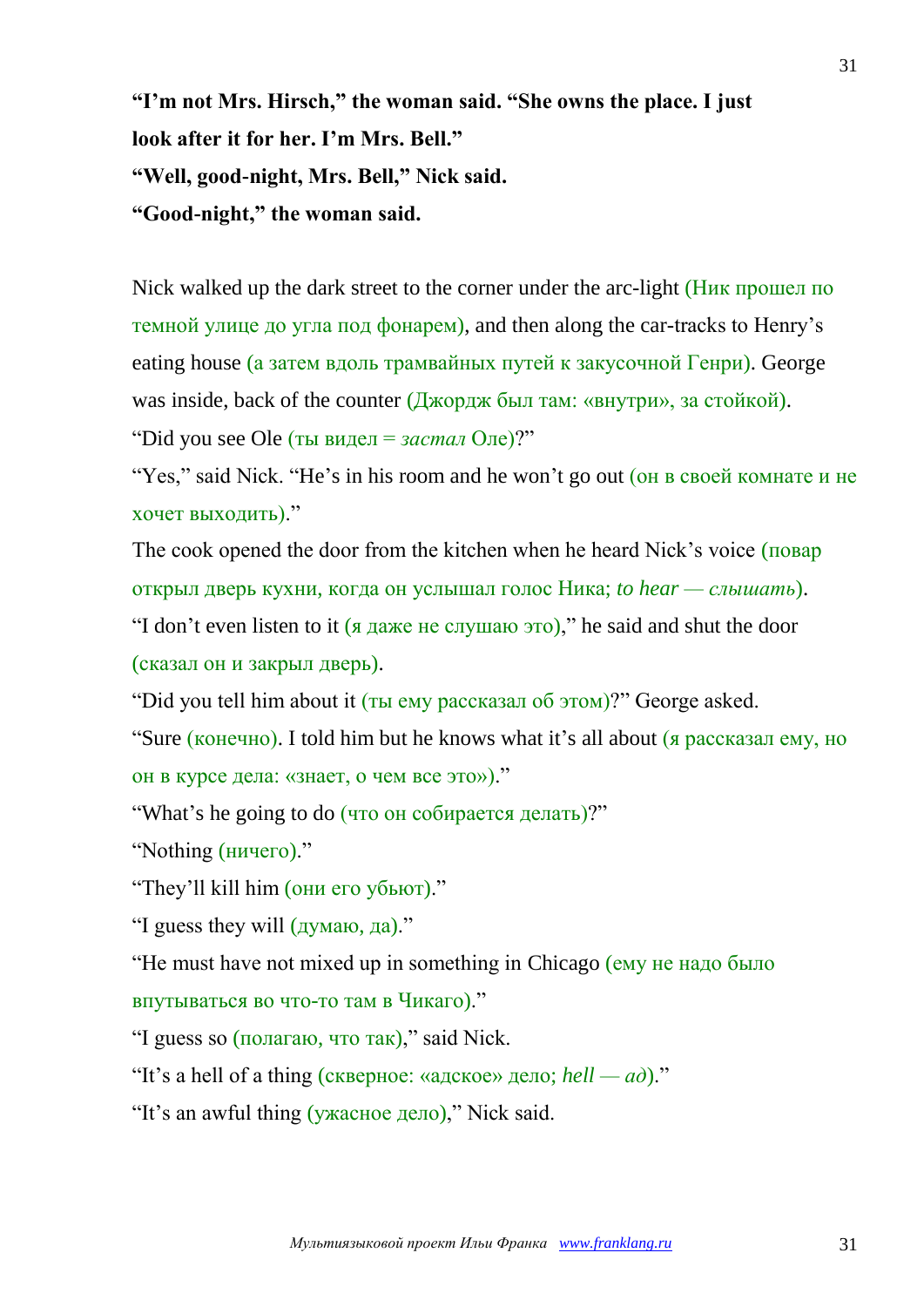They did not say anything (/больше/ они ничего не говорили). George reached down for a towel (Джордж достал полотенце: «потянулся вниз за полотенцем») and wiped the counter (и вытер стойку).

"I wonder what he did (интересно, что же он такое сделал; *to wonder удивляться; задаваться вопросом*)?" Nick said.

"Double-crossed somebody (обошел кого-то/перебежал кому-то дорогу; *to double-cross — надуть, перехитрить, обмануть*). That's what they kill them for (вот за что они их убивают = именно за это обычно убивают)."

"I'm going to get out of this town (<u>я уед</u>у из этого города)," Nick said.

"Yes," said George. "That's a good thing to do (это хорошо бы: «это хорошая штука, чтобы сделать = хорошо бы так сделать»)."

"I can't stand (я не могу вынести/терпеть) to think about him waiting in the room (когда подумаю, как он ждет в комнате) and knowing he's going to get it  $(u)$ знает, что получит/поймает это = что до него доберутся). It's too damned awful (это ужасно: «это слишком проклято = *чертовски* ужасно»)." "Well," said George, "you better not think about it (а ты лучше не думай об этом)."

## awful  $\lceil \Delta f(\phi) \rceil$ , double  $\lceil d \Delta f \rceil$

**Nick walked up the dark street to the corner under the arc-light, and then along the car-tracks to Henry's eating house. George was inside, back of the counter.**

**"Did you see Ole?"**

**"Yes," said Nick. "He's in his room and he won't go out."**

**The cook opened the door from the kitchen when he heard Nick's voice.**

**"I don't even listen to it," he said and shut the door.**

**"Did you tell him about it?" George asked.**

**"Sure. I told him but he knows what it's all about."**

**"What's he going to do?"**